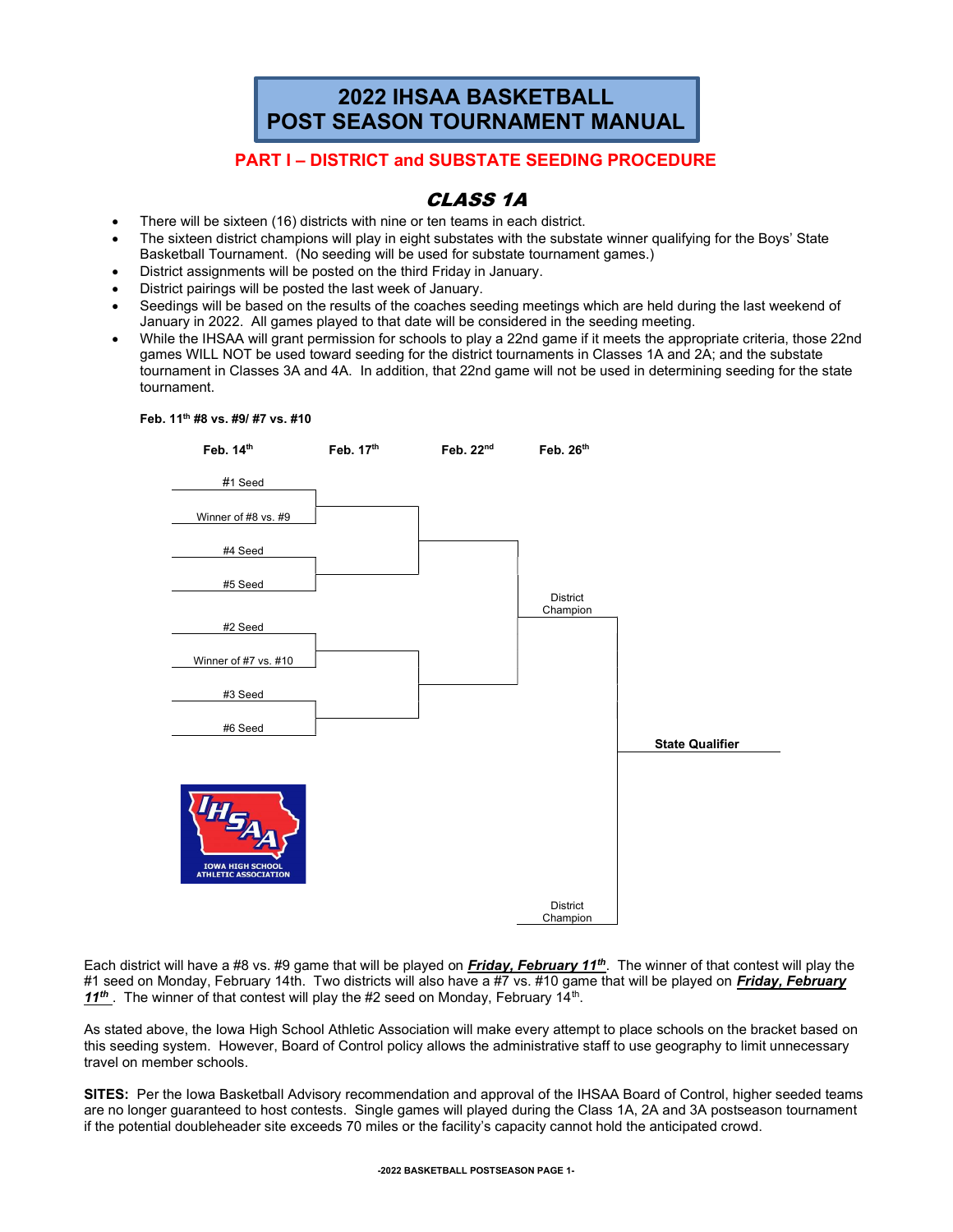SEEDING MEETINGS: Per the Iowa Basketball Advisory recommendation and approval of the IHSAA Board of Control, district/substate seeding meetings are required to be held either face to face or virtually through computers face to face. The ability of simply sending in a ballot without meeting face to face is no longer permitted.

Per a recommendation from the basketball advisory committee and approval by the IHSAA Board of Control, the following criteria are to be used in determining seeding for the district assignments in Classes 1A and 2A and the substate assignments in Classes 3A and 4A.

Criteria #1 Team with best overall record unless there is LESS than three game difference

(that really means 1 or 2) Example: 10-2 vs. 9-2, use this criteria. 10-2 vs. 7-1, do not use this criteria.

Criteria  $#2$  Head to head match up in regular season If teams split, then on to Criteria  $#3$ 

Criteria #3 Team with highest BC Moore ranking on the seed day unless teams in consideration are within THREE spots of one another ( meaning 1-2 -3 ) Then onto Criteria #4

Criteria #4 Win/loss records of common opponents Team with best percentage of wins against common opponents Criteria #5 BEST win Team that has defeated highest ranked opponent either by BC Moore or State media rankings Criteria #6 Final vote of coaches at the meeting Consideration at that time to

extenuating circumstances (injury, illness etc)

## CLASS 2A

- There will be sixteen (16) districts with six teams in the district.
- The sixteen district champions will play in eight substates with the substate winner qualifying for the Boys' State Basketball Tournament. (No seeding will be used for substate tournament games.)
- District assignments will be posted on the fourth Friday in January.
- District pairings will be posted the first week of February.
- Seedings will be based on the results of the coaches seeding meetings which are held during the last weekend of January in 2022. All games played to that date will be considered in the seeding meeting.
- While the IHSAA will grant permission for schools to play a 22nd game if it meets the appropriate criteria, those 22nd games WILL NOT be used toward seeding for the district tournaments in Classes 1A and 2A; and the substate tournament in Classes 3A and 4A. In addition, that 22nd game will not be used in determining seeding for the state tournament.
- The top two (2) seeds will receive a bye for the first round of the tournament and advance to the second round of the tournament.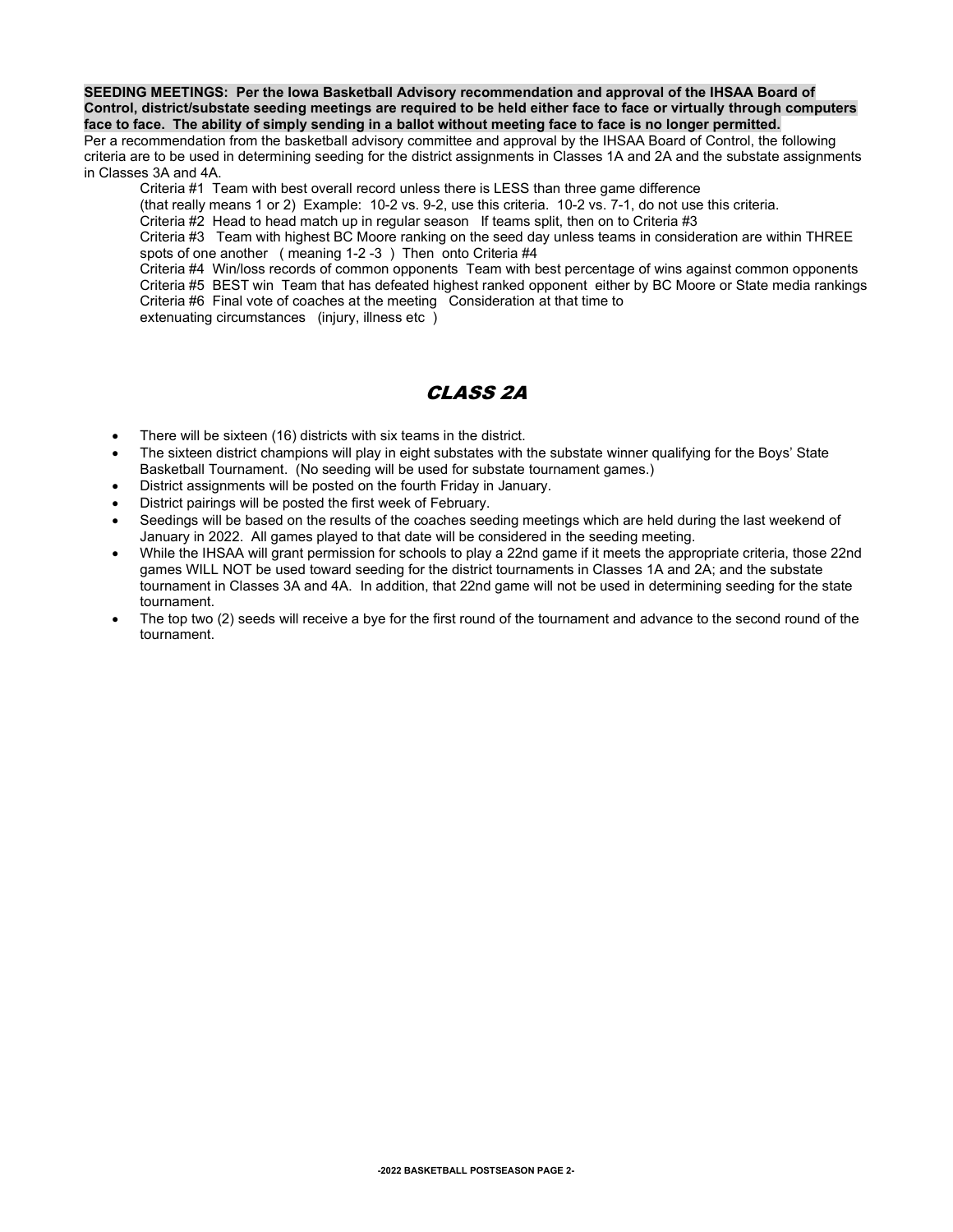

As stated above, the Iowa High School Athletic Association will make every attempt to place schools on the bracket based on this seeding system. However, Board of Control policy allows the administrative staff to use geography to limit unnecessary travel on member schools.

SITES: Per the Iowa Basketball Advisory recommendation and approval of the IHSAA Board of Control, higher seeded teams are no longer guaranteed to host contests. Single contests will be played at 7:00 PM.

SEEDING MEETINGS: Per the Iowa Basketball Advisory recommendation and approval of the IHSAA Board of Control, district/substate seeding meetings are required to be held either face to face or virtually through computers face to face. The ability of simply sending in a ballot without meeting face to face is no longer permitted. Per a recommendation from the basketball advisory committee and approval by the IHSAA Board of Control, the following criteria are to be used in determining seeding for the district assignments in Classes 1A and 2A and the substate assignments

in Classes 3A and 4A.

Criteria #1 Team with best overall record unless there is LESS than three game difference

(that really means 1 or 2) Example: 10-2 vs. 9-2, use this criteria. 10-2 vs. 7-1, do not use this criteria.

Criteria #2 Head to head match up in regular season If teams split, then on to Criteria #3

Criteria #3 Team with highest BC Moore ranking on the seed day unless teams in consideration are within THREE spots of one another ( meaning 1-2 -3 ) Then onto Criteria #4

Criteria #4 Win/loss records of common opponents Team with best percentage of wins against common opponents Criteria #5 BEST win Team that has defeated highest ranked opponent either by BC Moore or State media rankings Criteria #6 Final vote of coaches at the meeting Consideration at that time to extenuating circumstances (injury, illness etc)

# CLASS 3A

- There will be eight (8) substates with eight (8) teams each.
- The substate winners will qualify for the Boys' State Basketball Tournament.
- Substate assignments will be posted the fifth Friday in January.
- Substate pairings will be posted the second week of February.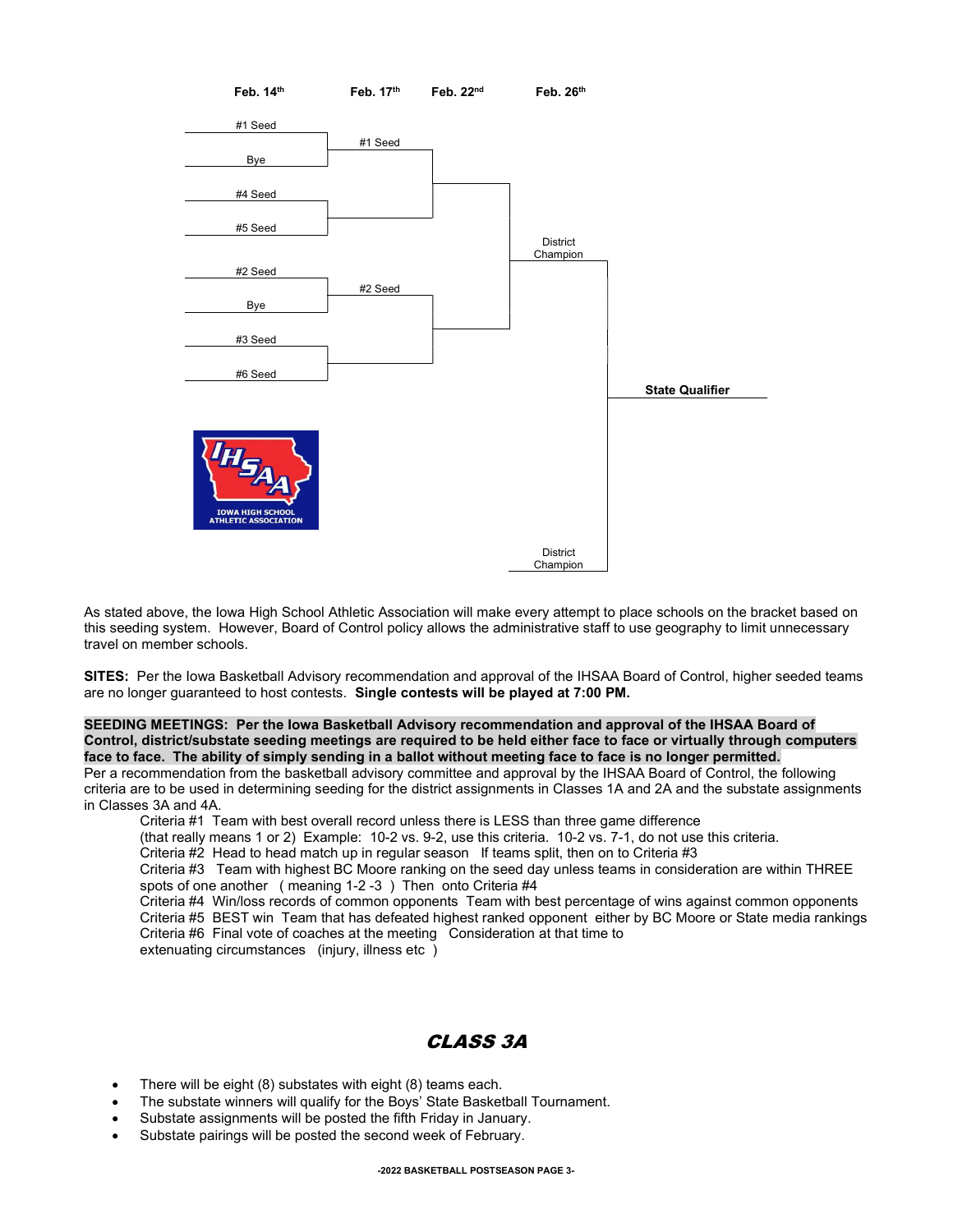- Seedings will be based on the results of the coaches seeding meetings which will be held during the first weekend of February in 2021. All games played to that date will be considered in the seeding meeting.
- While the IHSAA will grant permission for schools to play a 22nd game if it meets the appropriate criteria, those 22nd games WILL NOT be used toward seeding for the district tournaments in Classes 1A and 2A; and the substate tournament in Classes 3A and 4A. In addition, that 22nd game will not be used in determining seeding for the state tournament.



As stated above, the Iowa High School Athletic Association will make every attempt to place schools on the bracket based on this seeding system. However, Board of Control policy allows the administrative staff to use geography to limit unnecessary travel on member schools.

SITES: Per the Iowa Basketball Advisory recommendation and approval of the IHSAA Board of Control, higher seeded teams are no longer guaranteed to host contests. Single contests will be played at 7:00 PM.

SEEDING MEETINGS: Per the Iowa Basketball Advisory recommendation and approval of the IHSAA Board of Control, district/substate seeding meetings are required to be held either face to face or virtually through computers face to face. The ability of simply sending in a ballot without meeting face to face is no longer permitted. Per a recommendation from the basketball advisory committee and approval by the IHSAA Board of Control, the following criteria are to be used in determining seeding for the district assignments in Classes 1A and 2A and the substate assignments in Classes 3A and 4A.

Criteria #1 Team with best overall record unless there is LESS than three game difference

- (that really means 1 or 2) Example: 10-2 vs. 9-2, use this criteria. 10-2 vs. 7-1, do not use this criteria.
- Criteria #2 Head to head match up in regular season If teams split, then on to Criteria #3
- Criteria #3 Team with highest BC Moore ranking on the seed day unless teams in consideration are within THREE spots of one another ( meaning 1-2 -3 ) Then onto Criteria #4
- Criteria #4 Win/loss records of common opponents Team with best percentage of wins against common opponents Criteria #5 BEST win Team that has defeated highest ranked opponent either by BC Moore or State media rankings Criteria #6 Final vote of coaches at the meeting Consideration at that time to extenuating circumstances (injury, illness etc )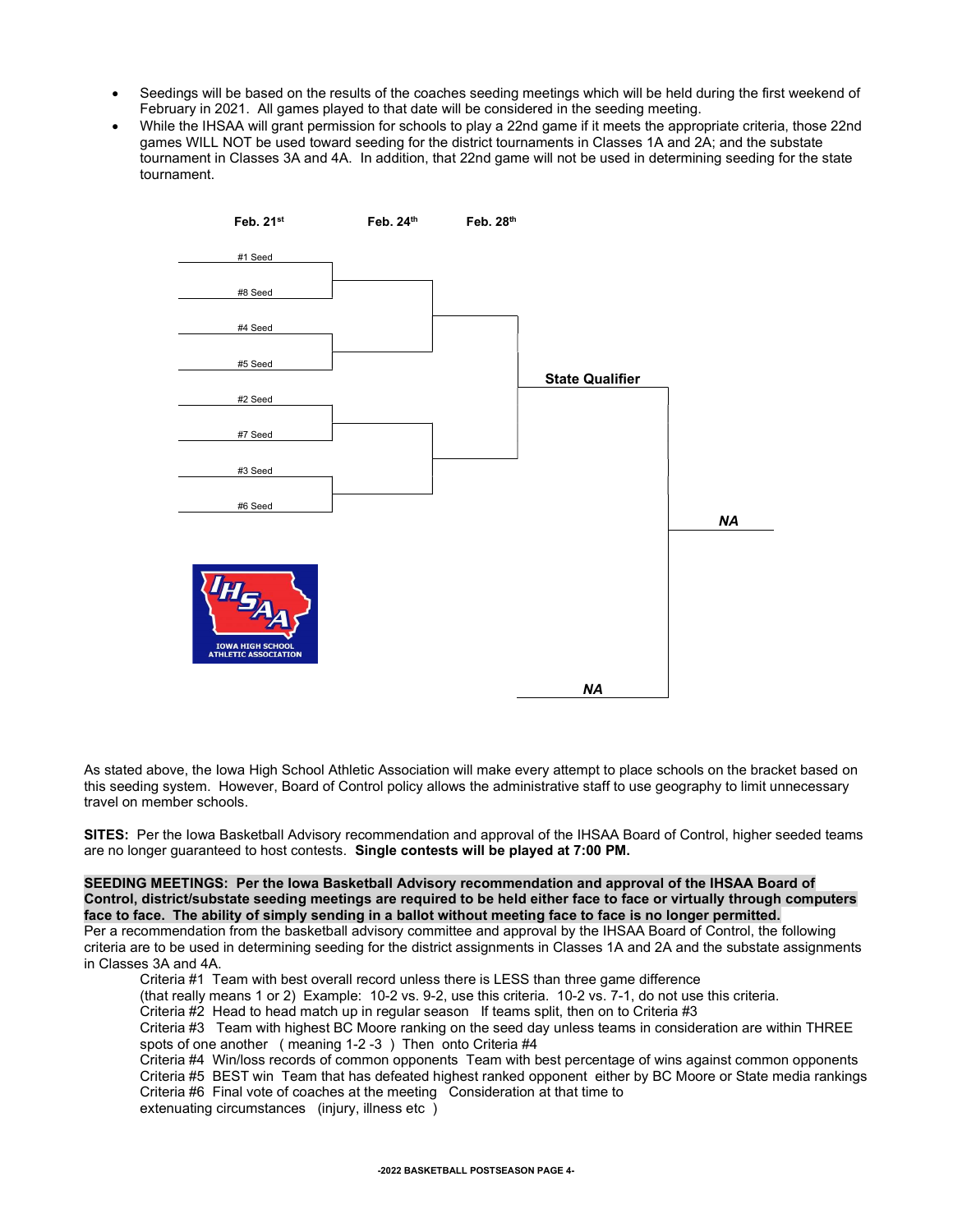## CLASS 4A

- There will be eight (8) substates with six (6) teams each.
- The eight substate winners will qualify for the Boys' State Basketball Tournament.
- Substate assignments will be posted on the fifth Friday of January.
- Substate pairings will be posted the second week of February.
- Seedings will be based on the results of the coaches seeding meetings which are held during the first weekend of February in 2022. All games played to that date will be considered in the seeding meeting.
- While the IHSAA will grant permission for schools to play a 22nd game if it meets the appropriate criteria, those 22nd games WILL NOT be used toward seeding for the district tournaments in Classes 1A and 2A; and the substate tournament in Classes 3A and 4A. In addition, that 22nd game will not be used in determining seeding for the state tournament.
- The top two (2) seeds will receive a bye for the first round of the tournament and advance to the second round of the tournament.



As stated above, the Iowa High School Athletic Association will make every attempt to place schools on the bracket based on this seeding system. However, Board of Control policy allows the administrative staff to use geography to limit unnecessary travel on member schools.

SITES: Per the Iowa Basketball Advisory recommendation and approval of the IHSAA Board of Control, higher seeded teams are no longer guaranteed to host contests. Single contests will be played at 7:00 PM.

SEEDING MEETINGS: Per the Iowa Basketball Advisory recommendation and approval of the IHSAA Board of Control, district/substate seeding meetings are required to be held either face to face or virtually through computers face to face. The ability of simply sending in a ballot without meeting face to face is no longer permitted.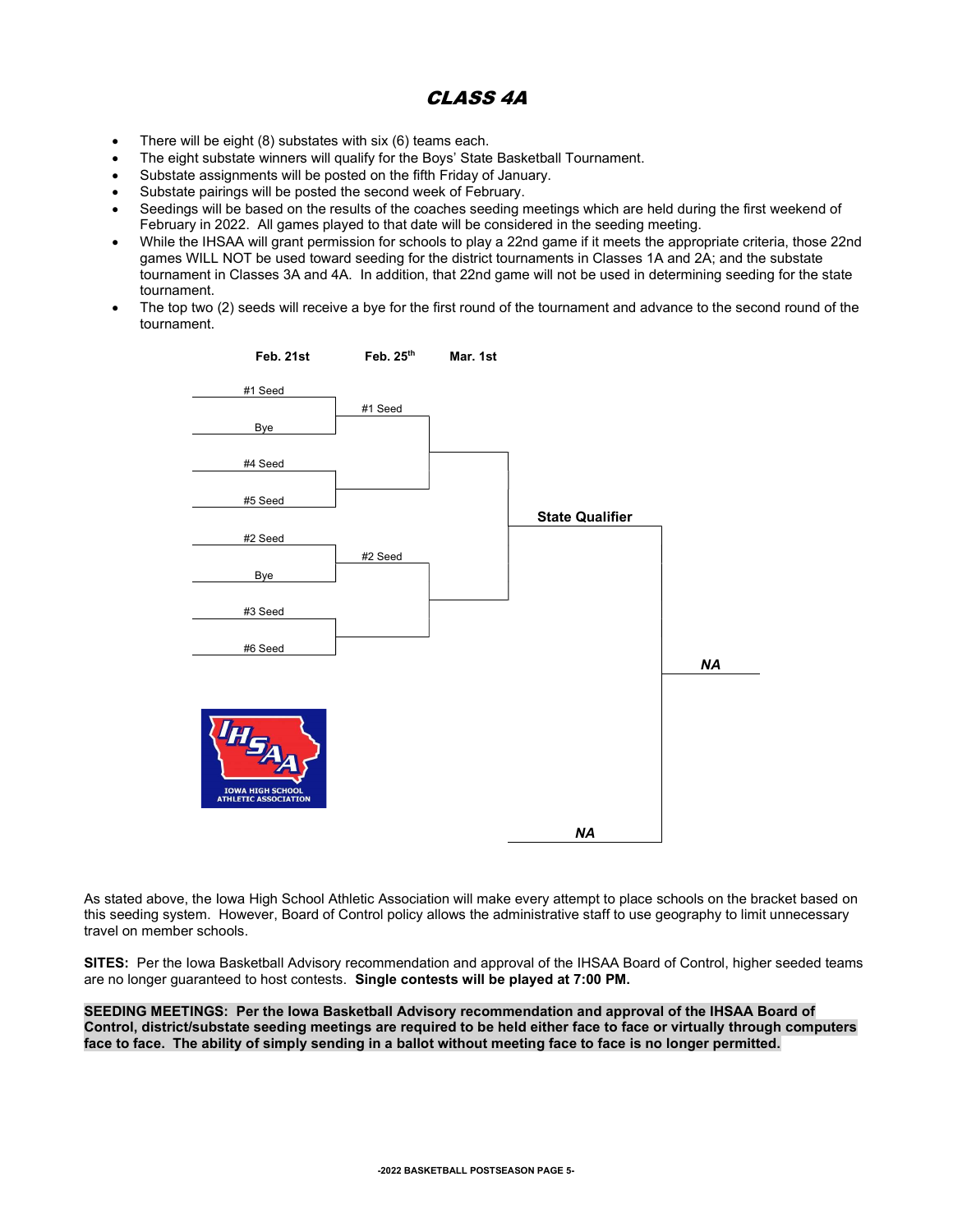## PART II – HOST SCHOOL INFORMATION

## RECOMMENDED CRITERIA FOR FACILITIES HOSTING IHSAA GAMES

- A. A regulation court, minimum 84 feet, no restraining line
- B. Approximately 3 feet of clearance on each end under the basket.
- C. Adequate restroom facilities/lobby/and concession areas.

D. A minimum of two locker rooms for single games and four locker rooms for doubleheaders and a room for officials. If the IHSAA feels that a facility is not adequate, even though it meets the specifications, the IHSAA has the right to change the site after reviewing the facility.

#### SITES

The basketball advisory committee made the following recommendation which was approved by the Board of Control: To allow single games to be played during the Class 1A, 2A and 3A postseason tournament if the potential doubleheader site exceeds 70 miles or the facility's capacity cannot hold the anticipated crowd. The plan will be for doubleheaders to be played at each site unless one of the two criteria are met. If all four teams are within 70 miles of the host site and seating is not an issue, doubleheaders will be played. Additionally, it is the expectation that the #1, 4, 5, and 8/9 teams play at one site and the 2, 3, 6,, 7/10 teams play at the other site.

## PRACTICE SESSIONS & WARM-UP PERIODS PRIOR TO DISTRICT AND SUBSTATE GAMES

There will be no practice on the floor of a tournament site. Teams participating in a district or substate tournament game will not be allowed to warm up on the playing floor until 35 minutes prior to the start of the game. This warm-up policy also pertains to the host school.

 Violators of the practice rule will be automatically eliminated from the tournament series. If the violation occurs during the tournament series, the team they last defeated in the tournament will advance.

## IHSAA PREGAME POLICIES/PROCEDURES

## NATIONAL ANTHEM

It is recommended the National Anthem be played prior to the start of the first game each night a school is hosting the tournament. The National Anthem may be done by recording, singing, or played instrumentally by student groups.

#### PUBLIC ADDRESS ANNOUNCEMENT POLICY

Per IHSAA Board of Control Policy, August 2019. The public address system at an IHSAA post-season event is not to be used as an open public forum for the expression of views by individuals or organizations concerning political, philosophical, religious, or other matters unrelated to the conduct of the event, or the management and safe use of the event site. For example, conducting a prayer over the public address system is prohibited at IHSAA post-season or sponsored events.

## PRE-GAME STARTING LINE-UP INTRODUCTIONS

It is the expectation of the IHSAA that the starting five (5) players for each team are introduced prior to the game along with the two head coaches and the three officials assigned by the Iowa High School Athletic Association. The following protocol should be followed when starting line-ups are introduced:

- 1. There is to be no music played during the introduction of either starting line-up.
- 2. The lights in the gymnasium are not to be dimmed or shut off during the introduction of either starting line-up.
- 3. There should be no photos of the starting line-up presented on the host school's video board, nor other information about the starting line-up.
- 4. The starting line-up should be introduced beginning with the lowest numbered member on the visiting team until all five visiting starters are introduced, then the lowest numbered player on the home team, continuing until all players are introduced. Non-starters are not to be introduced. Players are not to shake hands at mid-court.
- 5. Players and coaches are not to "fist bump" the officials hired to work the game.
- 6. This protocol may be altered to include dimming of the lights at substate neutral sites only.

#### MAIN or AUXILIARY GYM USE PRIOR TO DISTRICT AND SUBSTATE GAMES

During the post season, the main basketball court and all secondary/auxiliary gyms are closed and off limits to all schools 90 minutes prior to game time.

## FILM AND VIDEOTAPE RESTRICTIONS

 Videotaping or filming is permissible in scouting your opponent. Space for taping or filming for scouting is not required of the host school. Hand-held cameras are recommended. Tripods should not be used from a paid seat.

## PLAYER-BENCH OCCUPANTS AND BENCH ASSIGNMENTS

During a contest, the player bench may be occupied by the eligible substitutes, head coach, assistant coach(es), faculty representatives, bona fide team managers, bona fide team statisticians and scorekeeper, bona fide team trainer or physician, and any disqualified players unless they have been instructed to remove themselves from the player bench. The Home Team, shall occupy the bench to the RIGHT of the official scorer as he/she normally faces the playing floor, whereas the Visiting

-2022 BASKETBALL POSTSEASON PAGE 6-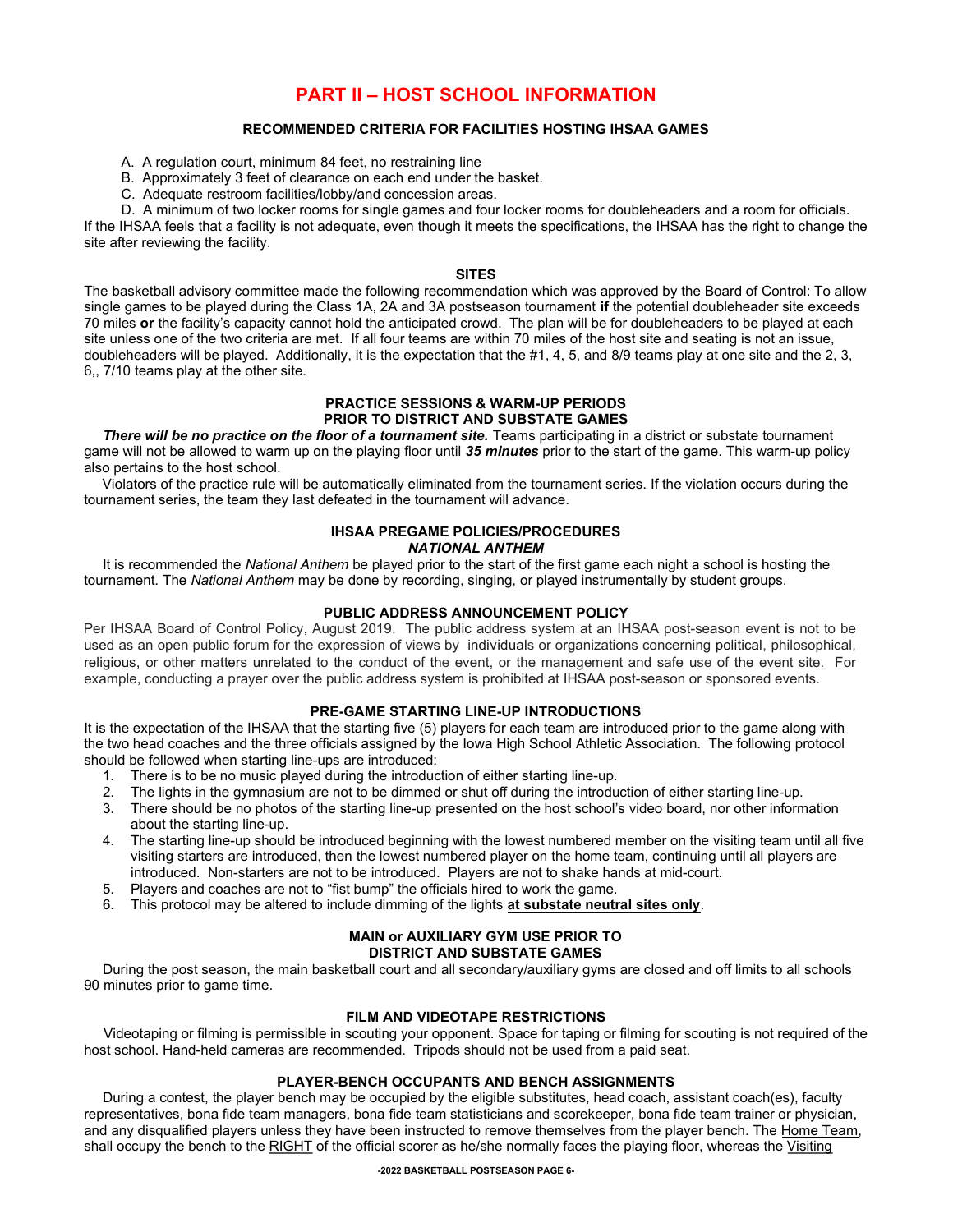Team shall occupy the bench to the LEFT of the official scorer. Teams will not change player benches during the contest. (If the host school normally sits on the left side of the official scorer during the regular season, they may continue to do so while playing as the host school.) Host school officials should make all attempts to make sure that opposing teams fans are not placed behind each teams bench area.

## USE OF FLOORS BETWEEN HALVES OF TOURNAMENT GAMES

The Board of Control has established the rule that tournament managers shall see to it that no basket shooting shall be permitted between halves of tournament games except for the few minutes required by each team to warm up prior to the start of the second half. There are several reasons for this ruling, but one important reason is to clear the floor during the half so it can be cleaned by your attendants in preparation for the start of the second half.

## There will be NO entertainment of any kind on the floor prior to the game, at half-time or between games. This includes awards presentations and/or recognition presentations.

## ASSIGNMENT OF BASKETS FOR ALL TOURNAMENT GAMES

There shall be no choice of basket at the beginning of any tournament game. The home team (white colored uniforms as described below) will warm up at the basket opposite their team bench. The team in the dark colored uniforms will warm up at the basket opposite their team bench. This puts the second-half offense in front of their respective benches.

#### When the host school is playing, they are considered the home team and will wear the white-colored uniforms. The IHSAA Board of Control recommends that fans of each respective team be placed behind their team and not to put the home team's crowd behind the visiting team and vice versa.

#### WHITE AND DARK JERSEYS

Teams appearing on the top line of any bracket in the pairings will wear the white uniforms and those teams whose names appear on the lower line of any bracket will wear the dark-colored uniforms.

It is possible for a team to be required to wear white uniforms in one tournament game and dark-colored uniforms in a subsequent tournament game.

The team wearing the white uniforms will be considered the "home team" and the team wearing the dark-colored uniforms will be considered the "visiting team." Exception: When the host school is playing, the host school will wear the white uniform and be considered the "home team." Their opponent will wear the dark-colored uniform and be considered the "visiting team." The following illustrates bracketing and team uniform colors when the host school is not participating.

| Team "A" (white)<br>Team "B" (dark) | Team "B" (white) |
|-------------------------------------|------------------|
| Team "C" (white)<br>Team "D" (dark) | Team "C" (dark)  |

#### DAMAGE TO BASKETS, NETS AND/OR RIMS

The Board of Control wants it clearly understood that if any damages result to the net, rim or backboard caused by a player's activities, other than the normal play or legal acts, the member school represented by such player(s)/student(s) shall be liable to replace the damaged equipment. Nets are not to be taken down by the winning schools.

## PROGRAMS FOR DISTRICT AND SUBSTATE

Any host school may furnish official programs for its tournaments either on a gratuity or sales basis and may retain any profits derived from the sale of advertising. No advertising concerning tobacco, drugs, alcoholic beverages, or any other product which would not be in the best interest of good training habits by high school athletes will be permitted. Spectators appreciate the availability of official programs. \*\*Programs should include at a minimum: Player Name, Grade, Height, Number, Cheerleaders, Coaches, and Athletic Director.

## CHECKING BLEACHERS AND OVERCROWDING OF GYMNASIUMS

Your attention is called to the importance of checking your bleachers to avoid overcrowding. This is a serious matter and you are urged to check your bleachers carefully to ascertain that they are in good condition, well supported, and do not permit overcrowding of these bleachers. Every effort should be made to see to it that no concerted swaying movement of fans is permitted. Check your bleachers before each session. Above everything else, do not overcrowd the bleachers and do not permit crowding in the exits and aisles.

#### MEDIA PHOTOGRAPHERS

A camera equipped with an electronic flash unit (as well as a camera without any flash equipment) may be used by an official photographer during the entire game. No pictures may be taken directly under the basket which includes that area of the 12-foot free-throw lane extended. Photographers must always vacate the area outside all boundary lines used by the officials. Photographers, as well as bona fide sportswriters, may be admitted free if they are taking pictures for newspapers or television. Amateur photographers must pay regular admission to games.

## CHARITABLE CONTRIBUTIONS AND SOLICITATIONS

With the assembly of people at your tournaments, many tournament managers will be confronted with various requests pertaining to donations and contributions to the many organizations which rely upon this method or system of financing their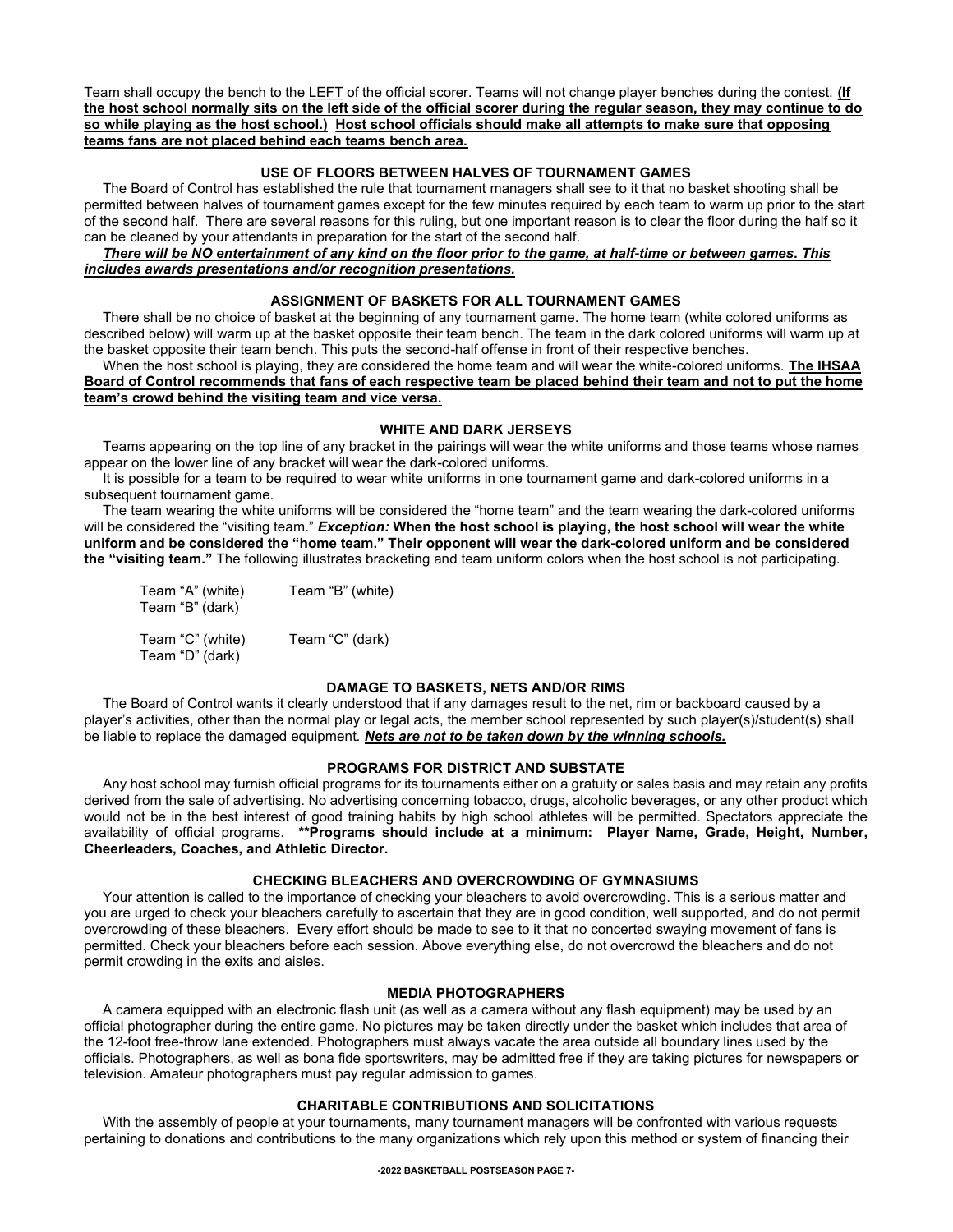programs. The Board of Control has decided to prohibit the passing of hats, receptacles, blankets, etc., inside the gymnasium at any IHSAA-sponsored tournament for the purpose of collecting any contributions to any group or organization.

The Board of Control does not object to placing a receptacle in the vestibule or lobby of the gymnasium where the people may deposit their contributions, provided this arrangement meets with the approval of the local tournament manager.

#### CONSOLATION OR OTHER GAMES

No consolation games shall be conducted in connection with the boys' tournament series and no preliminary games of any kind shall be played. If on any of the nights your tournament has scheduled only one game, this is to be the only game played.

#### HOSPITALITY ROOM FOR ADMINISTRATORS AND COACHES

It is quite customary for tournament managers to operate a hospitality room for administrators and coaches. In some instances a local organization or business firm assumes these duties. The IHSAA has no objections to such arrangements as long as the tournament manager has administration and supervision of the project.

## PROCEDURES FOR BAD WEATHER

If the tournament manager determines that due to bad weather the game should be postponed, immediately notify: 1) both schools; 2) the officials; 3) the IHSAA Office; 4) the news media within your area.

There will be no delay in rescheduling the games unless there are extenuating circumstances and the tournament manager shall converse with the IHSAA for any deviation from this procedure. It will not be considered a problem if one team has had several night's rest and the other team has played the previous night. There is no time within our limited schedule to take this into consideration. The teams will continue play until they are back on schedule. The host manager must determine whether conditions are bad enough to call off the game. A call to the local radio station to help you determine what the weather might be like is a suggestion.

#### ATTENTION: SPORTSCASTERS AND ALL TOURNAMENT MANAGERS

For approval to broadcast any portion or an entire district or substate basketball tournament, the program director or sports director of a radio station is herewith informed to contact the tournament manager directly either by letter or telephone to secure such approval. In requesting approval, be sure to enumerate the date(s) desired as well as whether the broadcast is to be "live" or "tape-recorded for delayed broadcast". If your request is by telephone, the tournament manager may grant verbal approval but shall promptly mail his written approval on a "Permission To Broadcast" form furnished by the Association and he shall retain a copy of same for his files. It shall be the responsibility of the broadcasting station to inform a tournament manager whenever such station will not use the space reserved at the tournament site so the manager may make such space available to another station. It must be understood that approval is granted only in accordance with the broadcasting policies adopted by the lowa High School Athletic Association and endorsed by the lowa Broadcasters Association. Each radio station must assume its responsibility in arranging for the necessary telephone lines at each site - this is not the responsibility of any tournament manager. The IHSSN provides online "Permission to Broadcast" forms (for radio) for the state tournament only.

At a later date, all news media people will be sent tournament sites for all classes along with a list of the toumament managers and telephone numbers.

## PART III- DISTRICT AND SUBSTATE GAME PROCEDURES

#### MERCY RULE

The Mercy Rule is in effect for all contests played during the post season. If there is a 35-point differential at the end of the first half or anytime after, the game will be continued with a running clock. Please keep in mind that the first half will be played to completion with regular timing. If during the running clock in the second half the score margin drops below 25 points, then normal timing procedures will resume for the remainder of the game, or until the 35 point difference is again reached. If the 35 point differential is reached, the clock will run continuously throughout the second half except for the following situations:

- 1) Anytime a time-out is charged to a team.
- 2) Stoppage to administer free-throws.
- 3) Intermission between the third and fourth quarter.
- 4) Extended injury time-out.
- 5) Anytime officials determine it is necessary for safety or other reasons.

### NUMBER OF PLAYERS, COACHES, AUXILIARY AND CHEERLEADERS TOURNAMENT CHECKLIST

No more than 18 contestants from any school may participate in each district, substate, or state tournament game. This simply means a team may have 18 players in uniform for any district, substate, or state tournament game. The team may use different players to make up the 18-member team for each game.

The head coach and his bona fide assistant(s), as well as team managers, trainers, bus driver, and a scorekeeper, may be admitted in addition to the players (Total of 25).

A tournament checklist is located on our website under the Basketball tab. You are to complete the tournament checklist in its entirety including names of your 18 players and their respective numbers for both light and dark uniforms, coaches and managers, cheerleaders (not to exceed six plus a mascot, if in uniform), and cheerleader coach.

In most instances, the tournament manager will need your tournament checklist in advance. However, if your checklist has not been requested in advance, mail or deliver it. It is each school's responsibility to assume the completion of all information as well as delivery of the checklist.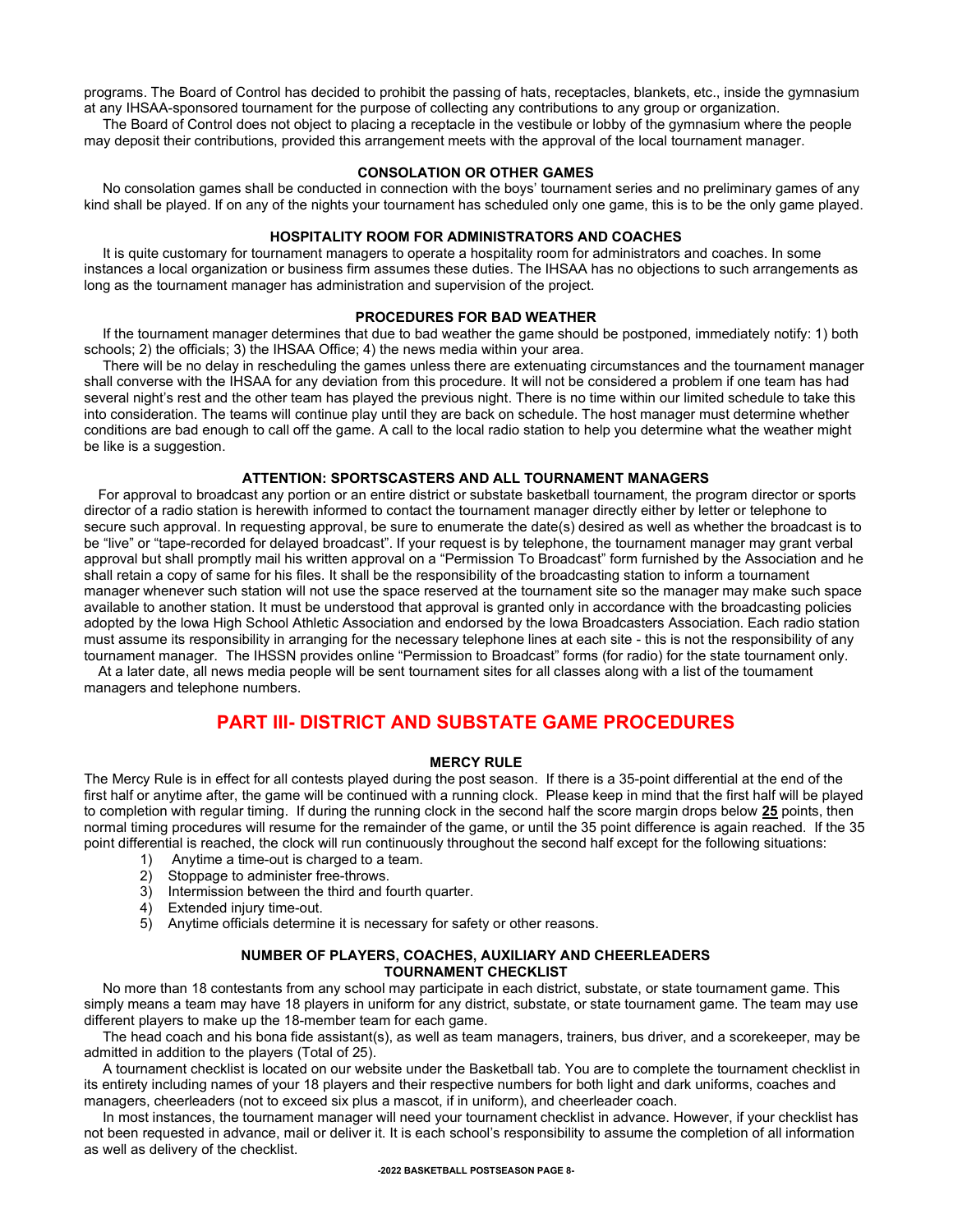## POST-SEASON CHECKLIST SUMMARY (On IHSAA Website)

1. Six cheerleaders in uniform, plus one mascot and one coach

2. Official traveling party is a maximum of 25 people

a) Maximum of eighteen players in uniform

 b) Seven other personnel (head coach, assistant coaches, players not in uniform, trainers, managers, scorer, bus driver, etc.)

#### ADMISSION OF ADMINISTRATORS FOR DISTRICT & SUBSTATE GAMES

District and substate hosts should communicate with the schools involved regarding the ability to use the complimentary administrator cards for entry into the contest.

## TICKET PRICES – POST-SEASON SERIES

## DISTRICT and SUBSTATE TOURNAMENT TICKET PRICES  $$6.00$

## ALL CLASSES--SUBSTATE FINALS Games \$8.00

## DISTRICT AND SUBSTATE TOURNAMENT TICKETS

The IHSAA will be using HomeTown ticketing during the basketball post season. Additional information will be sent to schools regarding how to use this program.

## WHO MUST PAY ADMISSION?

All personnel not listed on the Post-Season Tournament Checklist must pay for admission. This means the pep bus drivers, administrators (based on the determination of the host school), together with all other spectators, must pay. Each school administrator is urged to review this manual and discuss the same with their coaches, other faculty personnel, players and bus drivers. Thorough knowledge will eliminate embarrassment for your school as well as unnecessary problems for the tournament manager.

#### PASSES OUT

You are urged to avoid passes out. A good rule to follow is, "if you're in, you're in, and if you're out, you're out". It is not necessary, as most of us know, to give passes out. It simply invites people to run in and out of the building. Many people attend the first game of the evening, leave when the game is over, secure a pass-out check and give it to the group congregating on the outside of the building so that someone can come in and see the following games of the evening.

In the event that it is necessary to give pass-out checks, it is suggested that a rubber stamp be used to mark the back of a person's hand. In this event, it is necessary to change the type of stamp each day.

#### MUSICAL ENTERTAINMENT AT TOURNAMENTS

The Board of Control will permit the use of reproduction of recorded or taped music over the host's amplifying system at any district or substate tournament. Said music is to be played only prior to the first game, during the intermissions between quarters, between halves, between games, and following games (not during other time-out periods) with the understanding that any participating school shall be given the courtesy of having its school song presented. The following are not permitted: Pep bands (at district or substate games); any other band or musical group consisting of one or more instruments; sirens; horns; bells; buzzers; thunder sticks or any type of artificial or mechanical noisemaker; cheerleader routines and pom-pon routines are not permitted prior to the game, at half-time or between games. There will be NO entertainment of any kind on the floor prior to the game or at half-time..

## SPORTSMANSHIP AND CONDUCT IN TOURNAMENTS

Every administrator and coach whose school participates in a tournament is charged with the responsibility of expecting and maintaining the highest standards of general behavior for students and fans. The school administration should embrace the opportunity to emphasize the need and value of demonstrating proper respect toward both teams, coaches, cheerleaders, and officials.

## The Board of Control of the Iowa High School Athletic Association has adopted a policy whereas shirts and shoes will be the required attire for all in attendance at any indoor IHSAA-sponsored athletic events.

## BANNERS, SIGNS, HOOPS, CONFETTI, BALLOONS, NOISE MAKERS, ETC., PROHIBITED

 The IHSAA Board of Control has adopted a regulation which prohibits the display of any banners or signs, the use of the paper hoop or human tunnels designed for players to penetrate when coming onto the floor at game time, as well as the use of newspaper, confetti, or any other form of paper or debris. It is essential that fire hazards be eliminated whenever possible. Furthermore, with the prohibition of signs, banners, etc., no misunderstandings or ill feeling should develop between member schools and communities relative to priority of location of signs and banners, or of the removal of same. This regulation does not prevent the tournament manager from using signs to direct patrons and students to their assigned seating areas, or for general instructions to assist with the administration of the tournament.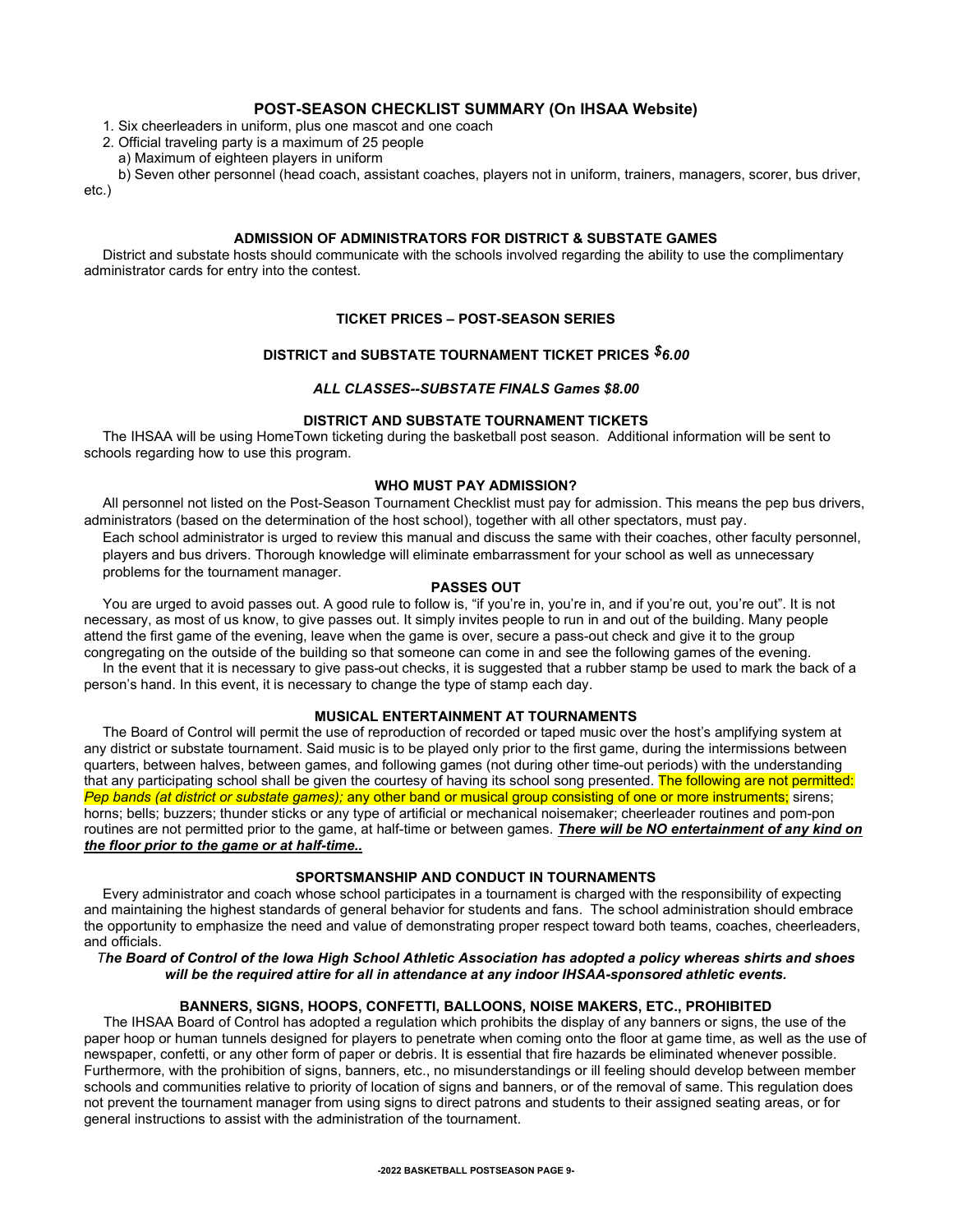NFHS basketball rules state (1-18) The playing of music/sound effects shall only be permitted during pregame, time-outs, intermission and postgame.

The prohibition against artificial noisemakers, including but not limited to megaphones (except used by cheerleaders), cow bells, thunder sticks, sirens, clackers, cans with marbles, coins or rocks inside and varied other creative, albeit cacophonic, devices provides additional rules support for an increasingly serious problem. Game management is responsible for enforcement.

EXCEPTION: Cheerleaders may use signs or cards to lead cheers; however, they may not use banners, cutouts, or Fatheads. No megaphones will be permitted except those being used by the regular cheerleaders of a school.

#### CHEERLEADERS' RULES

At all IHSAA tournaments, district, substate and state, there will be a limit of six cheerleaders and one mascot, if in uniform. During a tournament, you may have different individuals making up this limit of six. However, during any one tournament game, you may have only six cheerleaders. In other words, it does not have to be the same people during the entire tournament series. There can be no alternating or substituting during that tournament game. Please keep in mind during the school year, the limit of cheerleaders can be determined by the local schools.

The IHSAA Board of Control will allow a mascot in uniform in addition to six cheerleaders. In other words, you may have six cheerleaders and one mascot in uniform to perform at each tournament game. Cheerleaders and mascot must be high school students. Cheerleaders may use signs or cards to lead cheers. However, they may not use banners. No megaphones will be permitted except those being used by the regular cheerleaders of a school.

#### RULE 2 GENERAL RISK MANAGEMENT (from 2021-2022 NFHS Spirit Rules) SECTION 1 GENERAL

Rule 2-1-1...a coach must not permit a team member to participate if in the judgement of the coach, the participant does not conform to the NFHS rules.

Rule 2-1-2...participation in spirit squad activities during interscholastic contests and spirit competitions must be limited to bona fide students of the school who are designated as members of the school's spirit squad(s). Only those students may participate in spirit squad activities on the sidelines, court, field or contest area during an interscholastic event, except when exhibitions during pre-game, half time or post-game period are authorized by the host school administration. A bona fide student is one who has not graduated and is eligible to participate with and compete for a designated school according to the rules of that state's high school association and/or the local board of education.

Rule 2-1-3...practice sessions shall be held in a location suitable for spirit activities, i.e, appropriate matting, reasonably free of obstructions and excessive noise, etc.

Rule 2-1-4...performing surfaces shall be suitable and free from objects. When discarding props (signs, etc.) that are made of solid material, or have corners or sharp edges, team members must gently toss or place the props.

Rule 2-1-5...stunts (mounts, pyramids, tosses, and tumbling) must be modified to be appropriate to the performing surface/area.

Rule 2-1-6...an adequate warm up including stretching must precede all activities.

Rule 2-1-7...use of mini-tramps, springboards, spring-assisted floors or any height increasing apparatus is illegal for use during performances/competitions.

Rule 2-1-8...stunts must not be performed during a basketball or volleyball game when the ball is in play, including free throws.

Rule 2-1-9...Spirit participants must not warm-up stunts on the court or sideline area during player warm-up if an alternate area is available. If no appropriate alternate area is available, the coach must take reasonable precautions to minimize the risk to participants.

Rule 2-1-10...Spirit participants remain outside the playing area during a 30-second time-out in a basketball game.

Rule 2-1-11...artificial noisemakers must not be used at indoor athletic contests except during pregame or halftime performances. EXCEPTION: megaphones, appropriately used by spirit participants on the sidelines, floor or court are permitted, if allowed by the contest official.

Rule 2-1-12...participants must not chew gum or have candy in their mouths during practice or performance.

Rule 2-1-13...Spirit participants must not stand behind the free throw lane extended during a basketball game.

Rule 2-1-14...when it is detected that a participant is bleeding, has an open wound or an excessive amount of blood on the uniform, the participant must stop performing to receive proper treatment.

Rule 2-1-14...when a participant is rendered unconscious or apparently unconscious, the participant must not be permitted to resume participation without written authorization from a physician (MD/DO).

#### SECTION 2 PARTICIPANT APPAREL/ACCESSORIES

Rule 2-2-1...jewelry must not be worn except for religious or medical medals, which shall be taped to the body (without a chain) under the uniform.

Rule 2-2-2...fingernails, including artificial nails, must be kept at an appropriate length (short, near the end of the fingers) to minimize risk for the participants.

Rule 2-2-3...the hair must be worn in a manner to minimize risk for the participant. Hair devices, if worn, must be secure and appropriate for the activity.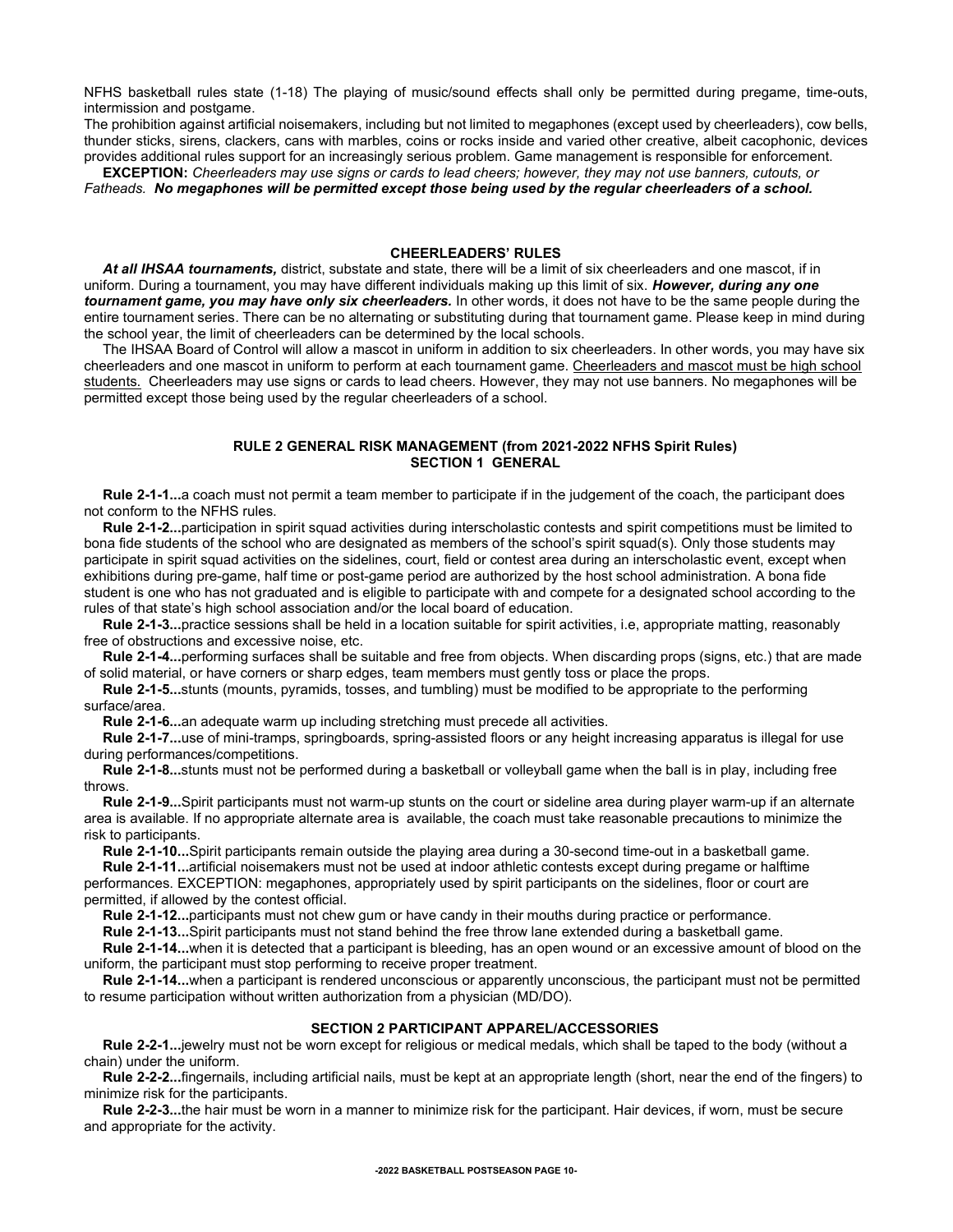Rule 2-2-4...apparel and accessories must be appropriate for the activity involved to minimize risk for the participants. Cheer team members must wear athletic shoes (not gymnastic slippers).

Rule 2-2-5...a participant in full head and/or body costume must not spot or stunt except for a legal forward roll or cartwheel.

Rule 2-2-6...when standing at attention, apparel must cover the midriff.

Rule 2-2-7...glitter that does not readily adhere on the hair, face, uniform, costume or the body is illegal. Glitter may be used on signs, props or backdrops if laminated or sealed.

Rule 2-2-8...supports, braces, etc, which are hard and unyielding or have rough edges or surfaces shall be appropriately covered. A participant wearing a cast (excluding a properly covered air cast) must not be involved in a stunt.

Rule 2-2-9...a single partial/whole manufacturer's logo/trademark (no more than 2 1/4-square inches with no dimension exceeding 2 1/4 inches) is permitted on the apparel.

Rule 2-2-10...an American flag, not to exceed 2 by 3 inches, and either a commemorative or memorial patch, not to exceed 4 square inches and with written state association approval, may be worn on the uniform/costume.

Rule 2-2-11...each State Association may authorize the use of artificial limbs which in its opinion are no more dangerous to players than the corresponding human limb and do not place an opponent at a disadvantage.

These rules as well as all NFHS spirit rules shall be adhered to during all cheerleading activities.

## PUBLIC CONDUCT ON SCHOOL PREMISES ADOPTED BY IHSAA BOARD OF CONTROL (JULY 1999)

School sponsored or approved activities are an important part of the school program and offer students the opportunity to participate in a variety of activities not offered during the regular school day. School sponsored or approved activities are provided for the enjoyment and opportunity for involvement they afford the students.

Spectators are permitted to attend school sponsored or approved activities only as guests of the school district, and, accordingly as a condition of such permission, they must comply with the school district's rules and policies. Spectators will not be allowed to interfere with the enjoyment of the students participating, other spectators or with the performance of employees and officials supervising the school sponsored or approved activity. Spectators, like the student participants, are expected to display mature behavior and sportsmanship. The failure of spectators to do so is not only disruptive but embarrassing to the students, the school district and the entire community.

To protect the rights of students to participate without fear of interference, and to permit the sponsors and officials of sponsored or approved activities to perform their duties without interference, the following provisions are in effect:

\*Abusive, verbal or physical conduct of spectators directed at participants, officials or sponsors of sponsored or approved activities or at other spectators will not be tolerated.

\*Verbal or physical conduct of spectators that interferes with the performance of students, officials or sponsors of sponsored or approved activities will not be tolerated.

\*The use of vulgar, obscene or demeaning expression directed at students, officials or sponsors participating in a sponsored or approved activity or at other spectators will not be tolerated.

If a spectator at a sponsored or approved activity becomes physically or verbally abusive, uses vulgar, obscene or demeaning expression, or in any way impedes the performance of an activity, the spectator may be removed from the event by the individual in charge of the event and the superintendent may recommend the exclusion of the spectator at future sponsored or approved activities. (The Iowa High School Athletic Association has approved this policy for all IHSAA sponsored events.)

## CONDUCT COUNTS

In this EDUCATIONAL INSTITUTION these behaviors are NOT acceptable: -Disrespectful conduct, including profanity, obscene gestures or comments, offensive remarks of a sexual nature, or other actions that demean individuals or the event.

-Throwing articles onto the contest area. (Penalty - EJECTION)<br>-Entering the contest area in protest or celebration. (Penalty - EJECTION) -Entering the contest area in protest or celebration. -Physical confrontation involving contest officials, coaches/directors, contestants or spectators. (Penalty - EJECTION) -Spectator interference with the event. (Penalty - EJECTION)<br>-Jumping up and down on the bleachers. (Penalty - Warning/EJECTION) -Jumping up and down on the bleachers. -Use of artificial noisemakers, signs or banners. (Penalty - Warning / EJECTION) -Chants or cheers directed at opponents. (Penalty - Warning/EJECTION)

(Penalty - EJECTION)

Upon recommendation of the superintendent, the board shall cause a notice of exclusion from sponsored or approved activities to be sent to the spectator involved. The notice shall advise the spectator of the school district's right to exclude the individual from school district activities and events and the duration of the exclusion. If the spectator disobeys the school official or district's order, law enforcement authorities may be contacted and asked to remove the spectator. If a spectator has been notified of exclusion and thereafter attends a sponsored or approved activity, the spectator shall be advised that his/her attendance will result in prosecution. The school district may obtain a court order for permanent exclusion from future school sponsored or approved activities.

#### USE THE TOURNAMENT CHECKLIST FOR ALL TOURNAMENTS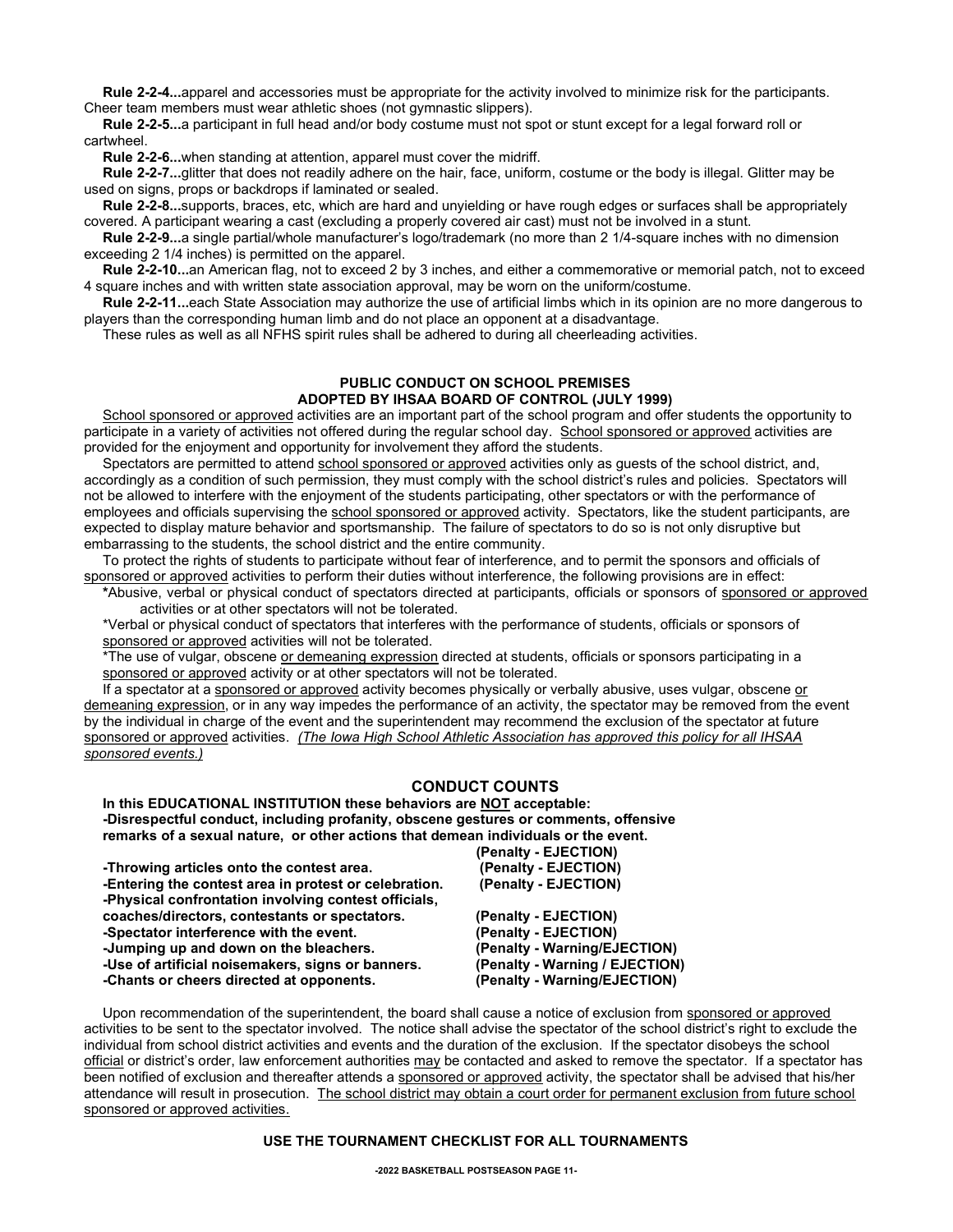District and Substate Tournaments: Your tournament checklist may be used by your tournament manager as follows:

- a) as a data sheet to prepare program copy prior to the tournament
- b) as a checklist for admission of your 18 players in uniform and additional 7 team personnel (including trainer,

scorekeeper, bus driver, etc.), faculty chaperones, cheerleaders (not to exceed six), one mascot in uniform, and one cheerleader coach to the sessions in which your team plays.

## STATE BASKETBALL VIDEO EXCHANGE \*\*HUDL ACCOUNT\*\*

The substate host will no longer be responsible or required to videotape the substate contest and send the video to the opponent. It will be the responsibility of each head coach who has a team participating in the state tournament to make appropriate communication with the opposing head coach regarding exchanging game videos.

Each coach will furnish its opponent videos of three current season games. If an agreement cannot be reached on the videos to be exchanged, then the exchange will be as follows:

## In Classes 1A and 2A, these videos will consist of:

- 1. The substate final contest.
	- 2. The district final contest.
	- 3. The district semi-final contest.

## In Classes 3A and 4A, these videos will consist of:

- 1. The substate final contest.
- 2. The substate semi-final contest.
- 3. One regular season contests coming from any of the last five regular season games.

The videos need to be sent electronically, shipped overnight/one day mail, or physically delivered to the opposing team if possible. \*\*This is a professional courtesy and needs to be treated as such among all coaches and classes.

## PART IV- INFORMATION FOR SCORERS AND TIMERS

## PRIORITIES AT OFFICIALS' TABLE

A space should be provided at the officials' table for the following priorities given in this order:

- 1. The official timer;
- 2. The official scorer (required to wear a black and white striped garment)
- 3. Public Address Announcer
- 3. An assistant timer and assistant scorer may be used;
- 4. Space for the scorer from each of the two participating teams at a place as near the official scorer as possible;
- 5. Place for a newspaper reporter may be provided but they have last priority among the group indicated above.

## ASSIGNMENT OF TOURNAMENT SCORER AND TIMER IDENTIFYING APPAREL FOR YOUR SCORER

You are requested to appoint two competent and experienced adults, one as your scorer and the other as your timer. It is essential that these two officials thoroughly understand their responsibilities. NOTE: It is required that your official scorer wear a black and white striped garment and that his location be clearly marked.

You can assist in making their duties easier, more pleasant, and more efficient by providing adequate table space for them so they are not crowded by patrons, team representatives, photographers, reporters, etc. The point is, please provide such facilities so they may give their undivided attention to their prescribed duties at all times.

## DUTIES AND RESPONSIBILITIES OF TIMERS FOR THE STATE SERIES OF BASKETBALL TOURNAMENTS

Special Note to Tournament Manager: We will send you information for your timer. Please give a copy to the timer of your tournament.

You have been selected to act as the official timer in one of the state series of basketball tournaments. You will make every effort to see to it that your timing is just as accurate as possible.

Please read in the Basketball Rules Book: Rule 2, Sections 12, 13, (Duties of Timers) and Rule 5, Sections 1, 2, 4, 5, 6, 7, 8, 9, 10, and 11.

You have the responsibility of knowing where the ball is at the moment time expires in any quarter. You will not express your convictions on the point unless invited to do so by the officials. However, the rules prescribe that if there is any doubt in the mind of the referee whether or not the ball was in the air on a try for goal at the moment the horn or gun sounds to terminate the playing period, he shall consult the timer. You are in a position to know the few seconds remaining in each period. Therefore, you should take it upon yourself to know what is happening to the ball the moment time is expiring. You should make it a point to converse with the officials prior to the start of the tournament so that all concerned have a clear understanding of the signals to be employed and procedures to be used.

We would like to take this opportunity to express our sincere appreciation to you for the interest and efforts which you are going to exert in making our tournament a great success.

## DUTIES AND RESPONSIBILITIES OF SCORERS FOR THE STATE SERIES OF BASKETBALL TOURNAMENTS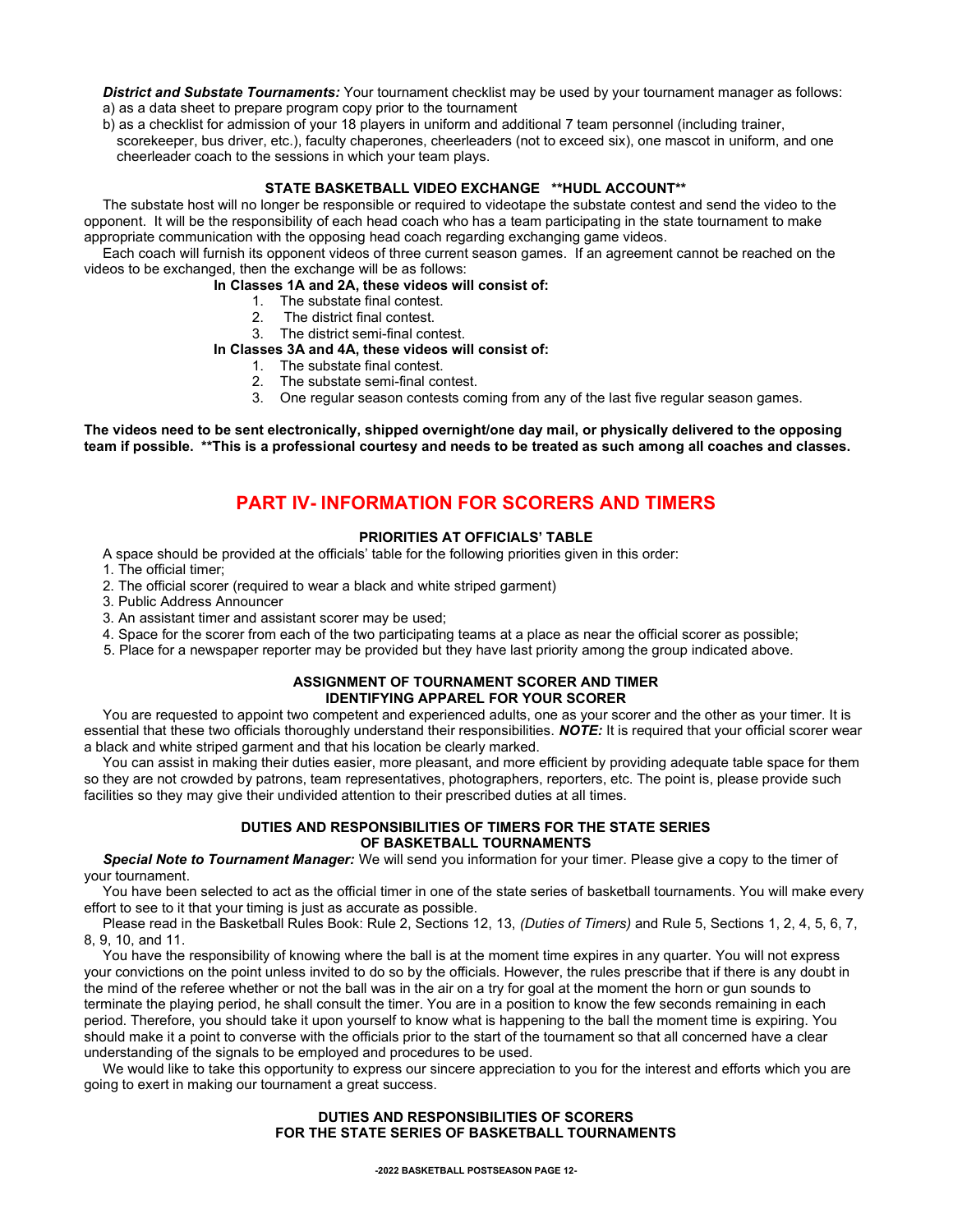Special Note to Tournament Manager: We will send you information for your scorer. Please give a copy to the scorer of your tournament.

You have been selected to act as the official scorer in one of the state series of basketball tournaments. Please wear a black and white striped garment which will be conspicuous to the substitutes when reporting at the table.

We are writing this for the purpose of reminding you of the great responsibility which is yours.

Be sure to indicate at the bottom of each scoresheet the following four items:

1. Time at start of game 2. Time at end of half 3. Time at start of 2nd half 4. Time at end of game

Read Rule 2, Section 11 (Duties of Scorers); also Rule 5, Sections 2, 5, 6, 7, 8, 9, 10, 11, and 12.

Very Important: You are responsible to inform the floor officials when each team has committed its 7th and 10th personal foul of each half, as required in Rule 2, Section 11, Article 10.

Also, please mark all first-quarter activities on the scoresheet of each game with green pen, second-quarter activities with black pen, third-quarter activities with red pen, and fourth quarter and any extra period activities with blue pen.

We would like to take this opportunity to express our sincere appreciation to you for the effort which you are going to put forth in making our tournament a great success.

## BASKETBALL SCORESHEETS AND TOURNAMENT BASKETBALL

Under separate cover the IHSAA is sending you a Spalding LEGACY wide channel basketball for your tournament. Please open the box immediately to determine whether the ball was damaged in shipping. This ball must be used for your tournament games. The basketball will become the property of the host school upon completion of your tournament games. The IHSAA will deduct \$25 from your host allowance for the purchase of the ball. If it is determined that the Spalding LEGACY wide channel basketball is not used for the tournament games you are hosting, by IHSAA Board of Control Policy, said school will forfeit all of its remuneration expenses for hosting the tournament (Board of Control 9/19/2001). The players sometimes do not like to play with a brand new ball, so take the ball out and allow it to be used in a physical education class or to be shot around in basketball practice for a day or two, and then the ball will be ready for the tournament.

## ROOM FOR REFEREES VERY IMPORTANT lNSTRUCTlONS

Please provide a private room which the floor and bench officials may occupy during the course of your tournament which should be available to them as a dressing room as well as a lounging room during intermissions. When your tournament basketball arrives, you will find a printed poster which should be conspicuously posted on the officials' dressing room door.

All visitors should be excluded from the officials' dressing room during the entire tournament. Tournament officials deserve privacy - they are entitled to discuss various phases of mechanics, rules and game administration as well as an opportunity to relax.

Officials should be left entirely alone so they will have an opportunity not only to rest but to talk privately with each other regarding the game which they are attempting to officiate.

Your cooperation in this matter will assure you of a better officiated tournament and we are certain that the officials will also appreciate it.

#### THE OFFICIALS FOR YOUR TOURNAMENT

Prior to the opening of your tournament, the IHSAA will inform you by email, the names of the officials contracted to officiate.

These officials will have a copy of the time schedule of your tournament, or if time is a factor in contracting the officials, they will be notified of the starting time of the opening session. The officials are instructed to arrive at least one hour prior to the first game of your tournament.

## \*\*Please enter your score through Varsity Bound at the conclusion of the contest.

#### It will be appreciated if you, as the tournament manager, will check to see that this responsibility of entering the results of your games is being fulfilled in a timely manner.

We would also appreciate it if you would remember the area media. Many of you have a call list of area media members that you have been using during the regular season. Also, it would be a nice gesture for you to call your tourney scores into all those media outlets who cover competing teams in your tourney.

## PART V- AWARDS PRESENTATION INFORMATION

## TOURNAMENT AWARDS

Medals will be awarded to the 18 players of the winning team of each district and substate tournament. The IHSAA will mail the medals to each tournament manager, who in turn will deliver the medals to the coach of the winning team at the conclusion of the tournament. These medals may be presented on the floor following the game, or in the privacy of the dressing room or in a school assembly, whichever the school desires. In cases where final sites have not been determined and time is too short to mail the medals to the host school, the medals will be mailed direct to the winners from the IHSAA Office.

#### IHSAA AWARDS PRESENTATION POLICY

It is the goal of the IHSAA is to protect the safety and well being of all participants, spectators, coaches, officials, and tournament staff as well as demonstrate the sportsmanship philosophy of the IHSAA and its member schools with regard to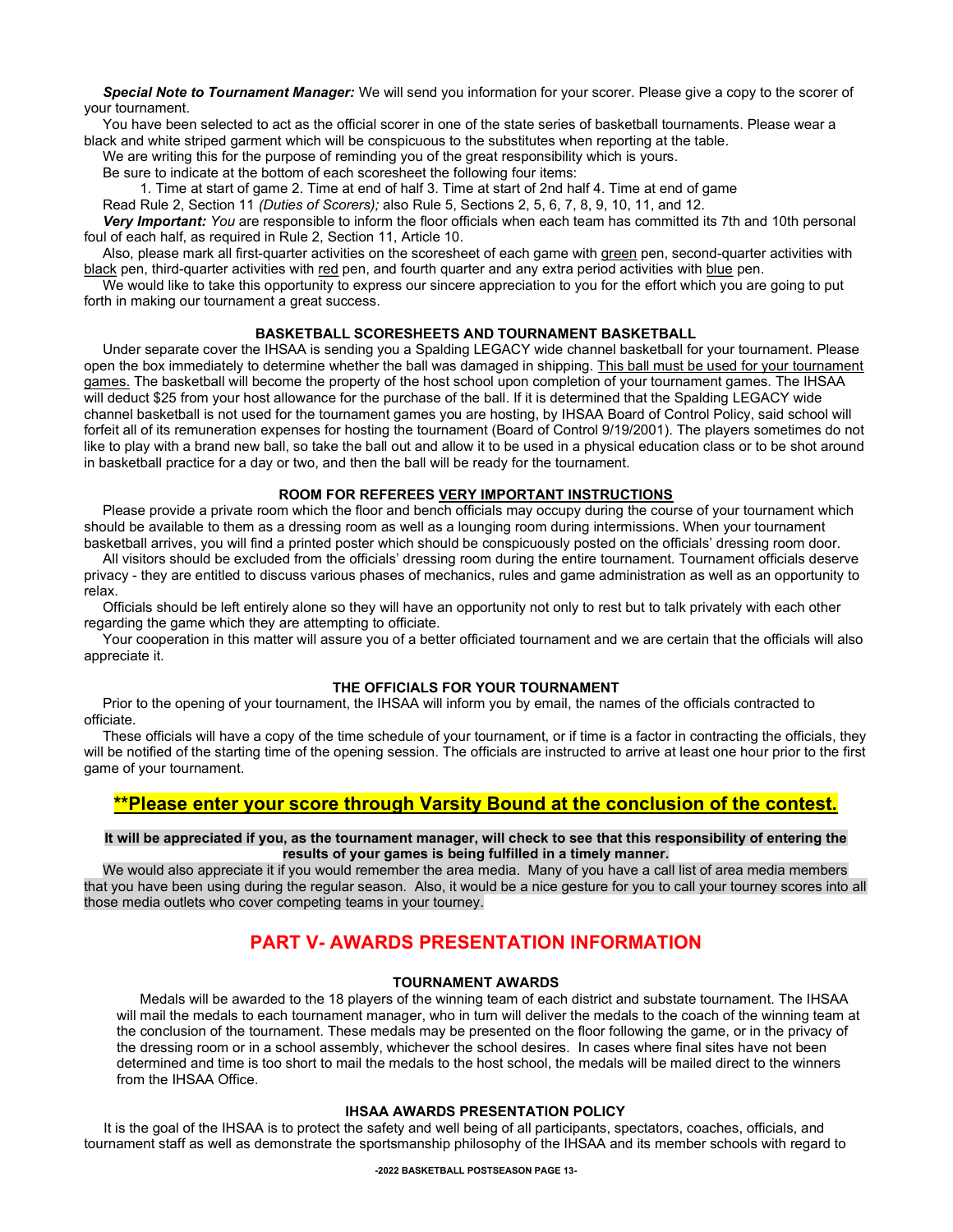respect for the opponent during all IHSAA award presentations. In furtherance of this goal and the requirement that member schools should insure that their contestants, coaches & spectators practice the highest principles of sportsmanship and ethics of competition, the following policy has been adopted by the Board of Control:

 No team(s) student body/spectators are allowed on the playing surface at the conclusion of an IHSAA post-season event without the express permission of the tournament manager.

 Penalty: Team or individual awards will not be presented to the participant(s) immediately following the competition and said award(s) will be delivered to the school administration of the respective teams at a time to be determined by the Executive Director or designee of the IHSAA.

 This penalty is in addition to any other penalty or sanction which may be imposed by the Board of Control, its Executive Director, or designee as a result of a violation of any other policy, rule, bylaw, or regulation of the IHSAA.

 The policy shall be enforced at all IHSAA sponsored tournaments that have an awards presentation following the completion of the event. The enforcement of this policy will be at the discretion and judgment of the specific tournament manager.

 The Board of Control also requests school administrators be present and visible when their respective teams are playing and assist in making sure spectators do not come onto the playing surface at the conclusion of the event until such time it is permissible following awards and recognition presentations.

#### TEAM PHOTOGRAPH AND STATE TOURNAMENT PROGRAM DATA

Team photograph: Every school should have an appropriate team photograph available even though your chances do not appear to be too favorable to advance in tournaments. In the past some schools have caused themselves much inconvenience when, having advanced in the tournament, their photograph was not available. Your team picture should be a sharp color or B&W image. Your school will receive an information packet with SPECIFIC DEADLINES FOR SENDING PHOTOS once tournament play begins.

If the picture is not appropriate or conducive to reproduction, it will not be used. Appropriate is defined as players in uniform with no props. What may be considered in good taste for a poster may not be considered in good taste for the state tournament program.

## TEAM QUESTIONNAIRE AND OTHER INFORMATION

Your school will receive an information packet with NOTED DEADLINES FOR RETURNING FORMS once tournament play begins. Enclosed with this packet will be a questionnaire as well as other forms to provide information for official state tournament publications.

\*\*For the **Post-Season Media Manual** complete with

# Policies/Fees/Applications

Please visit the IHSAA website at

www.iahsaa.org

Look under the INFORMATION tab and click on General. Then scroll down.

## PART VI - FINANCIAL ARRANGEMENTS FOR PARTICIPATING SCHOOLS

## FINANCIAL PLANS FOR DISTRICT & SUBSTATE TOURNAMENTS

- 1. The manager of the tournament shall be responsible for the loss of any funds from any cause due to their negligence. It shall be considered negligence for a manager to keep tournament receipts in a school vault on which there is not adequate insurance.
- 2. The host school will receive 23% of the aggregate gross receipts up to receipts of \$5,000, plus 10% of the receipts beyond \$5,000 to compensate them for the use of their facilities and energy in promoting the district tournament. The minimum amount paid to the host school will be \$200.
- 3. The Spalding LEGACY wide channel basketball will become the property of the host school upon completion of your tournament games. The IHSAA will deduct \$30 from your host allowance for the purchase of the ball. If it is determined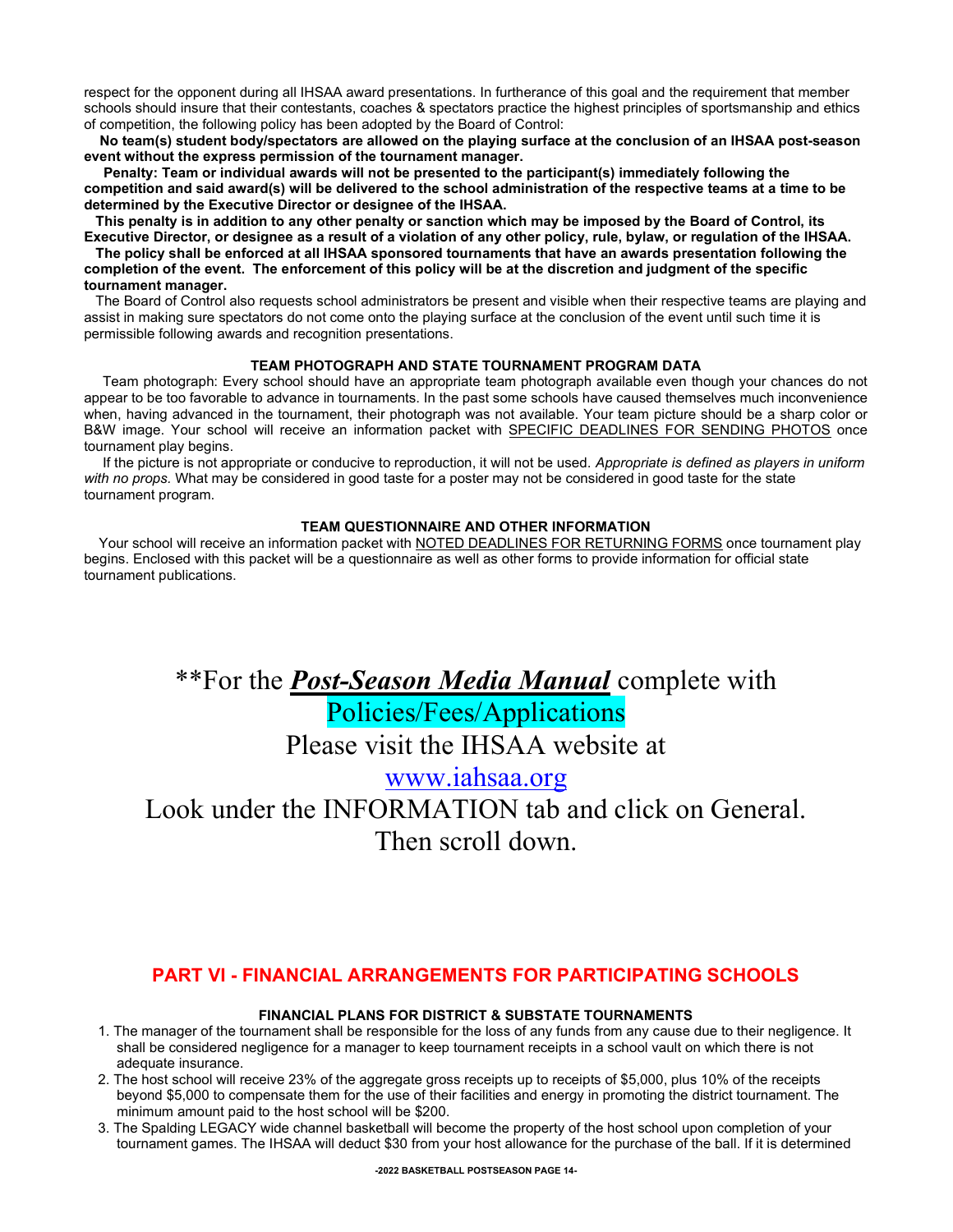that the Spalding LEGACY wide channel basketball was not used for the tournament games you are hosting, by IHSAA Board of Control Policy, said school will forfeit all of its remuneration expenses for hosting the tournament (Board of Control 9/19/2001).

- 4. The local manager will forward all receipts to the IHSAA Office immediately following the tournament.
- 5. For services rendered by police in uniform inside your gymnasium the IHSAA will reimburse you for up to 3 policeman at \$35 per policeman. (This is not per hour).
- 6. The tournament manager will admit 15 players, a head coach, assistant coaches, student managers, one scorer, one trainer, the team bus driver, cheerleader coach, and cheerleaders, not to exceed six and one mascot if in uniform, free to the tournament providing they have been certified by their school superintendent on the tournament checklist as being the authorized representatives of their school.
- 7. The payment of all transportation allowances and the payment of the amount due to the host school for conducting the tournament will be paid by check directly to the schools from the IHSAA. Payment of expense allowance to the schools will be figured on the basis of \$1.20 per mile one way most direct route for each trip the school makes to the tournament center.

## PART VII- STATE TOURNAMENT INFORMATION

## A teleconference involving all schools that have qualified for the state tournament will be held on the following dates at 8:00 A.M.

Monday, February 28<sup>th</sup> – All Class 1A and Class 2A schools (16) Tuesday, March  $1<sup>st</sup>$  – All Class 3A schools (8) Wednesday, March  $2^{nd}$  - All Class 4A schools  $(8)$ 

It is recommended that both the school Athletic Director and Head Basketball Coach be involved in this teleconference. Directions regarding how to access this teleconference will be sent out prior to the conference call.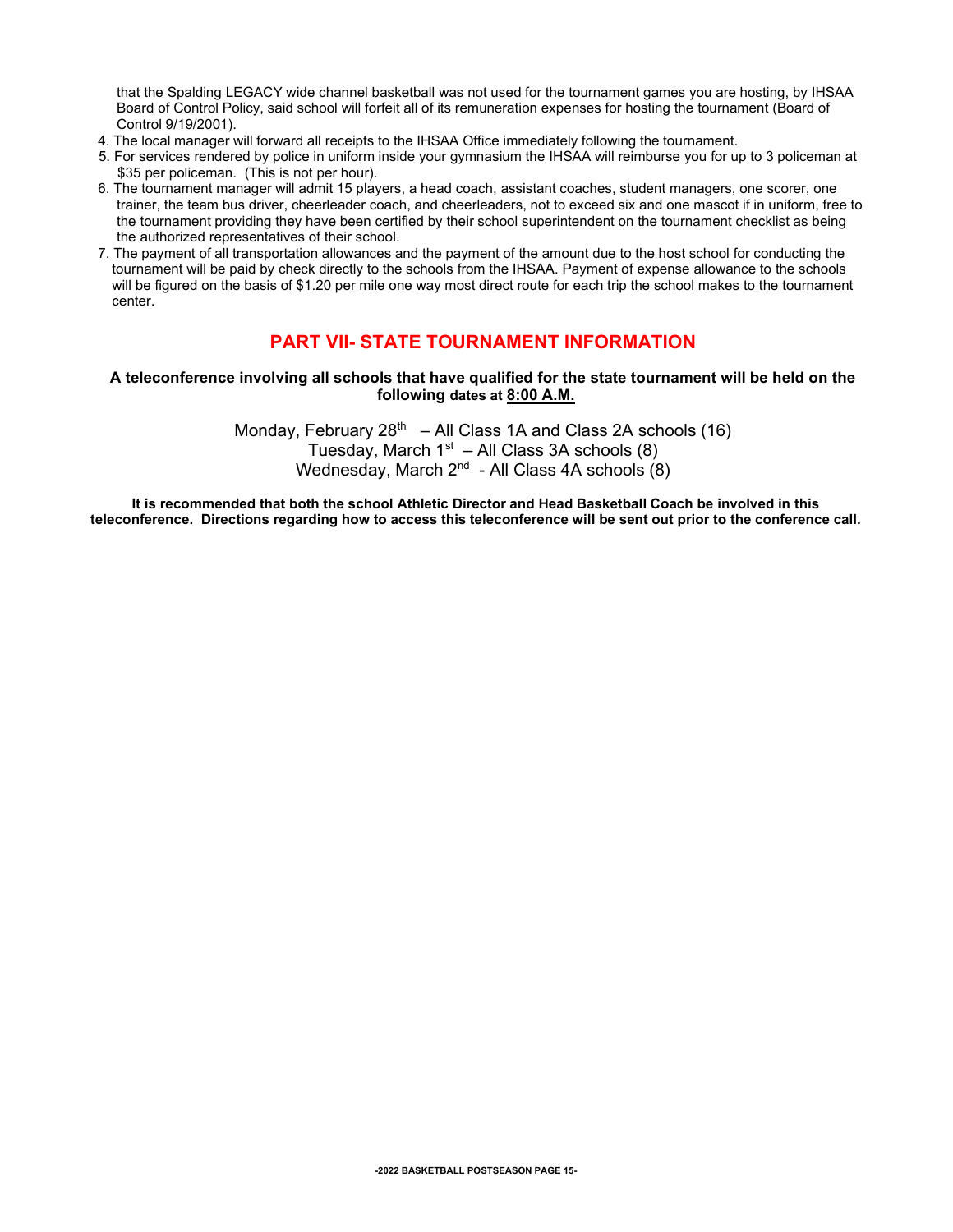

# 2022 IOWA BOYS STATE HIGH SCHOOL BASKETBALL TOURNAMENT SCHEDULE

| <b>Session</b>          | Day                        | <b>Time</b> | <b>Class</b> |
|-------------------------|----------------------------|-------------|--------------|
| 1                       | Monday, March 7            | 10:30 AM    | 1A           |
| 1                       | <b>Quarterfinals</b>       | 12:15 PM    | <b>1A</b>    |
| 1                       |                            | 2:00 PM     | <b>1A</b>    |
| 1                       |                            | 3:45 PM     | <b>1A</b>    |
| 1                       |                            | 5:30 PM     | 2A           |
| 1                       |                            | 7:15 PM     | 2A           |
| $\mathbf 2$             | Tuesday, March 8           | 10:30 AM    | 2A           |
| 2                       | <b>Quarterfinals</b>       | 12:15 PM    | 2A           |
| 2                       |                            | $2:00$ PM   | 3A           |
| $\overline{\mathbf{2}}$ |                            | 3:45 PM     | 3A           |
| $\mathbf 2$             |                            | 5:30 PM     | 3A           |
| $\overline{2}$          |                            | 7:15 PM     | 3A           |
| 3                       | Wednesday, March 9         | 10:30 AM    | 4A           |
|                         | <b>Quarterfinals</b>       | 12:15 PM    | 4A           |
| $\frac{3}{3}$           |                            | 2:00 PM     | 4A           |
|                         |                            | 3:45 PM     | 4A           |
| 3                       | <b>Semi-Finals</b>         | 5:30 PM     | <b>1A</b>    |
| 3                       |                            | 7:15 PM     | 1A           |
| 4                       | Thursday, March 10         | 10:30 AM    | 2A           |
| 4                       | <b>Semi-Finals</b>         | 12:15 PM    | 2A           |
| 4                       |                            | 2:00 PM     | 3A           |
| 4                       |                            | 3:45 PM     | 3A           |
| 4                       |                            | 5:30 PM     | 4A           |
| 4                       |                            | 7:15 PM     | 4A           |
| 5                       | Friday, March 11           | 1:00 PM     | <b>1A</b>    |
| 5                       | <b>Championship Finals</b> | 3:00 PM     | 2A           |
| 5                       |                            | 5:00 PM     | 3A           |
| 5                       |                            | 7:00 PM     | 4A           |

## SCHOOLS QUALIFYING FOR STATE BASKETBALL TOURNAMENT

The visiting team spectators will sit on the side opposite the scorer's table. The home team spectators will sit behind the scorer's table. The two sides of the floor will be used by the fans of the two teams playing. When their game is over, if the fans would stand and face the floor, exit to their right and go to any place in the arena they want to sit, the next two teams' fans will fill in those courtside seats.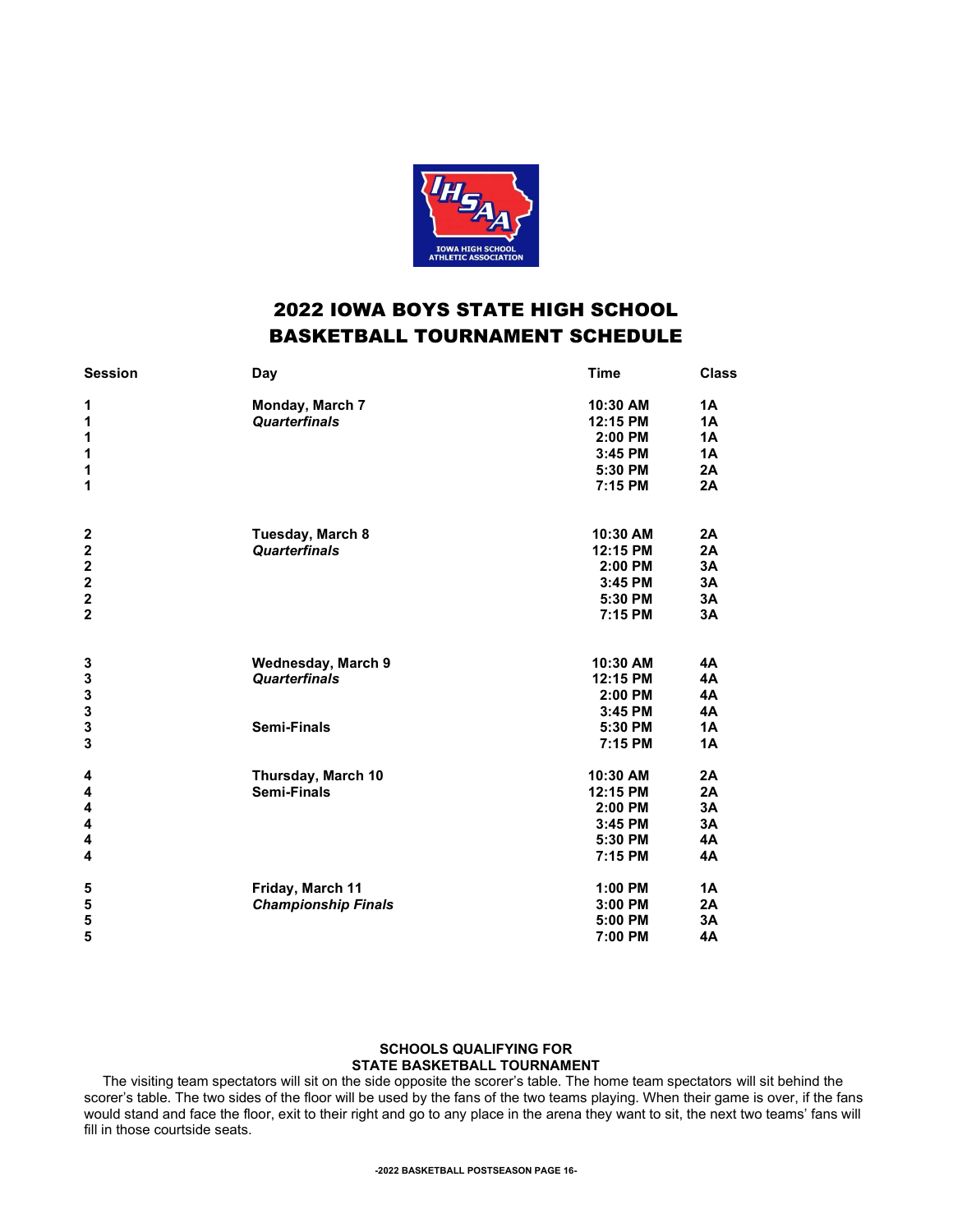## STATE TOURNAMENT WRISTBANDS FOR PARTICIPATING PLAYERS, COACHES, CHEERLEADERS

Each school is provided 25 wristbands for 18 players, coaches, assistant coaches, managers, statistician, trainer and bus driver **as determined by the school**. You will need your wristbands for each session whether your team is playing or not. Additional wristbands will not be available for purchase.

#### HOTEL ACCOMMODATIONS IN DES MOINES METRO AREA

There are many hotel/motel facilities in Des Moines. It will be each individual team's responsibility to arrange for accommodations. Please have in mind how many athletes you want to assign to each room. Likewise, if you are going to make room accommodations for your cheerleaders, do so at this time. You may stay wherever you desire but once you are certain you will be staying in Des Moines and competing, you should make your reservations so you can stay at the place of your choice.

## TEAMS ADVANCING TO STATE TOURNAMENT

Teams advancing to the state tournament will receive dressing room assignments and locations from the IHSAA Office. The dressing rooms will be unlocked 11/4 hours before the first scheduled game each day. Do not bring basketballs to Wells Fargo Arena as basketballs will be furnished for your pre-game warm-ups. Towels will not be furnished for your sessions and games; therefore, bring your own supply. Water coolers and sanitary cups will be at courtside during all games. Do not leave valuables in dressing rooms at any time. Place valuables inside a bag and have someone in charge of them. A trainer and physician will be at your service during games. Teams will be permitted to watch games prior to their contest or after their contest.

#### TEAM TRAINER AND PHYSICIAN

The IHSAA will provide a trainer and physician. During games they will be at courtside. First-aid rooms and equipment are likewise available.

#### WHITE AND DARK UNIFORMS

The higher seeded team will be the home team and wear their white uniforms. The lower seeded team will be the visiting team and wear their dark uniforms.

#### AWARDS TO STATE TOURNAMENT TEAMS

A trophy will be awarded to the school and medals will be awarded to players, managers, cheerleaders, and coaches of those teams eliminated in the first round and semi-final round. These awards will be presented to the first-round losers immediately following their game. The coaches of these teams shall assume the responsibility of having their players and managers assembled on the edge of the playing floor at the conclusion of their first-round games so these awards may be given, thereby giving proper recognition to these players, managers, cheerleaders, and coaches while their fans are there to show their support and appreciation for the fine season they have completed. The cheerleaders should join the team and be present on the floor to receive their medals. Immediately following championship game, trophies, medals, and all-tournament team awards will be presented. The cheerleaders are welcome to be on the floor to also receive their awards along with the teams at the conclusion of the consolation games and championship games.

## STATE TOURNAMENT PLAQUES

Each team that qualifies for the state basketball tournament will have a team picture taken by the IHSAA prior to their first game. After the qualifiers have been determined, a schedule will be made so you will know, prior to coming to the state tournament, the time your team picture will be taken. A color photo of the team will be taken and placed on a plaque designating that your team was a state tournament participant. The school will receive 16 plaques compliments of the IHSAA. Additional plaques can be ordered by contacting the Iowa High School Athletic Association.

#### AUTOGRAPH BASKETBALLS

Each team that qualifies for the state basketball tournament will receive up to 19 autographed basketballs based on roster #'s on behalf of the Iowa High School Athletic Association and Iowa Farm Bureau, as part of the corporate sponsorship agreement between the organizations.

Each basketball player and head coach who qualifies for the state tournament will receive an autographed basketball the week prior to the tournament. Each player will sign each other's ball so that upon returning from the state tournament, every player will have a ball with the signature of every player on their team to keep in commemoration of the Boys State Basketball Tournament.

Each school will also receive one basketball that may be placed in their trophy case. If schools have more than 18 players, they may purchase additional autographed basketballs for \$30 each. These may be ordered through the Iowa High School Athletic Association within one week following the tournament.

State tournament teams will be contacted by their district Farm Bureau Representative to make arrangements for the presentation at a pep assembly, awards banquet, or prior to or following a practice.

We ask each school to please acknowledge and give credit to the Iowa Farm Bureau for their interest in the youth of the state of Iowa, the activities programs and in this case, basketball. We suggest an article be placed in your local paper and a thank you letter be sent to the Farm Bureau Representative in your area who makes the presentation.